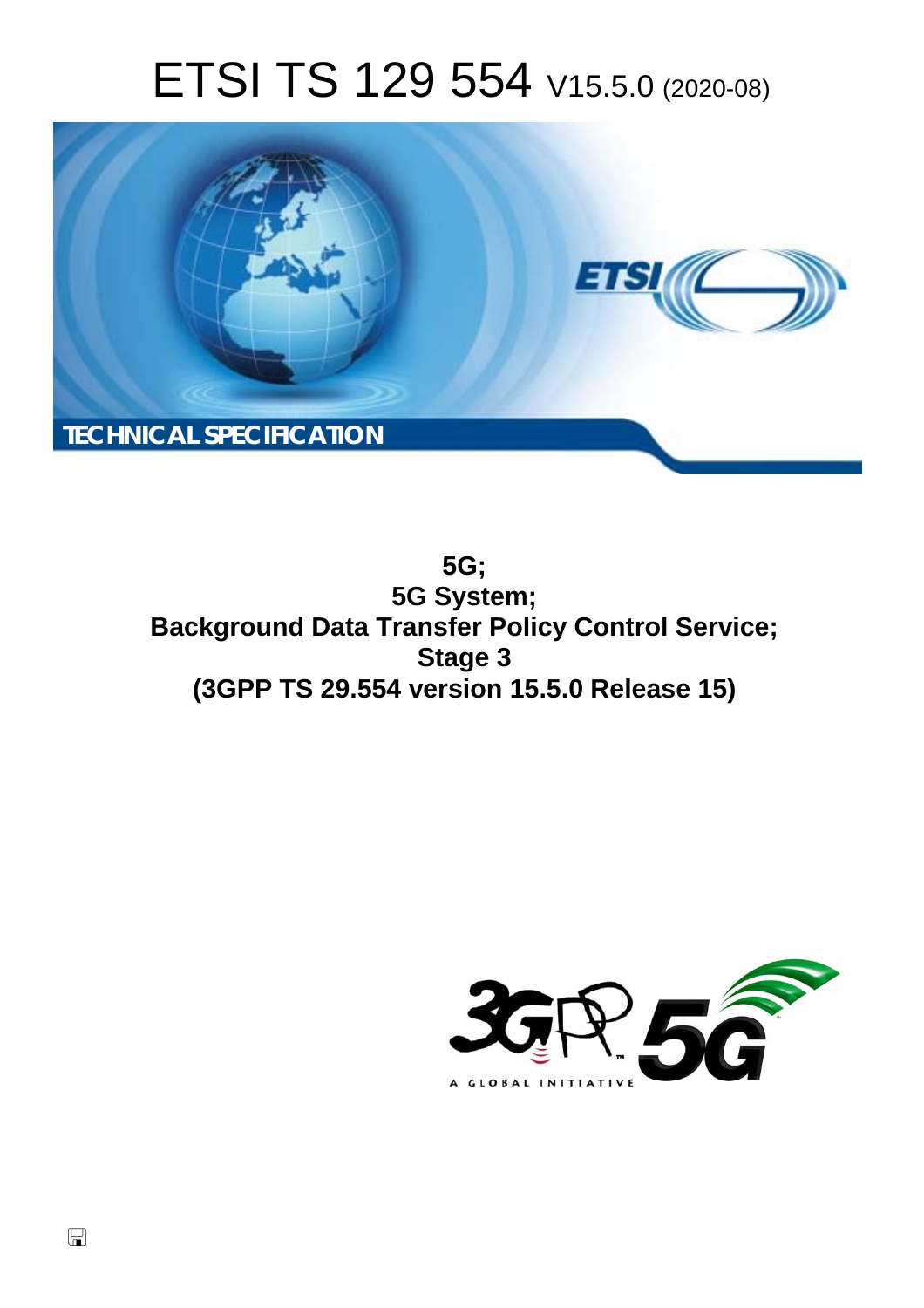Reference RTS/TSGC-0329554vf50

Keywords

5G

#### *ETSI*

#### 650 Route des Lucioles F-06921 Sophia Antipolis Cedex - FRANCE

Tel.: +33 4 92 94 42 00 Fax: +33 4 93 65 47 16

Siret N° 348 623 562 00017 - NAF 742 C Association à but non lucratif enregistrée à la Sous-Préfecture de Grasse (06) N° 7803/88

#### *Important notice*

The present document can be downloaded from: <http://www.etsi.org/standards-search>

The present document may be made available in electronic versions and/or in print. The content of any electronic and/or print versions of the present document shall not be modified without the prior written authorization of ETSI. In case of any existing or perceived difference in contents between such versions and/or in print, the prevailing version of an ETSI deliverable is the one made publicly available in PDF format at [www.etsi.org/deliver.](http://www.etsi.org/deliver)

Users of the present document should be aware that the document may be subject to revision or change of status. Information on the current status of this and other ETSI documents is available at <https://portal.etsi.org/TB/ETSIDeliverableStatus.aspx>

If you find errors in the present document, please send your comment to one of the following services: <https://portal.etsi.org/People/CommiteeSupportStaff.aspx>

#### *Copyright Notification*

No part may be reproduced or utilized in any form or by any means, electronic or mechanical, including photocopying and microfilm except as authorized by written permission of ETSI. The content of the PDF version shall not be modified without the written authorization of ETSI. The copyright and the foregoing restriction extend to reproduction in all media.

> © ETSI 2020. All rights reserved.

**DECT™**, **PLUGTESTS™**, **UMTS™** and the ETSI logo are trademarks of ETSI registered for the benefit of its Members. **3GPP™** and **LTE™** are trademarks of ETSI registered for the benefit of its Members and of the 3GPP Organizational Partners. **oneM2M™** logo is a trademark of ETSI registered for the benefit of its Members and of the oneM2M Partners. **GSM®** and the GSM logo are trademarks registered and owned by the GSM Association.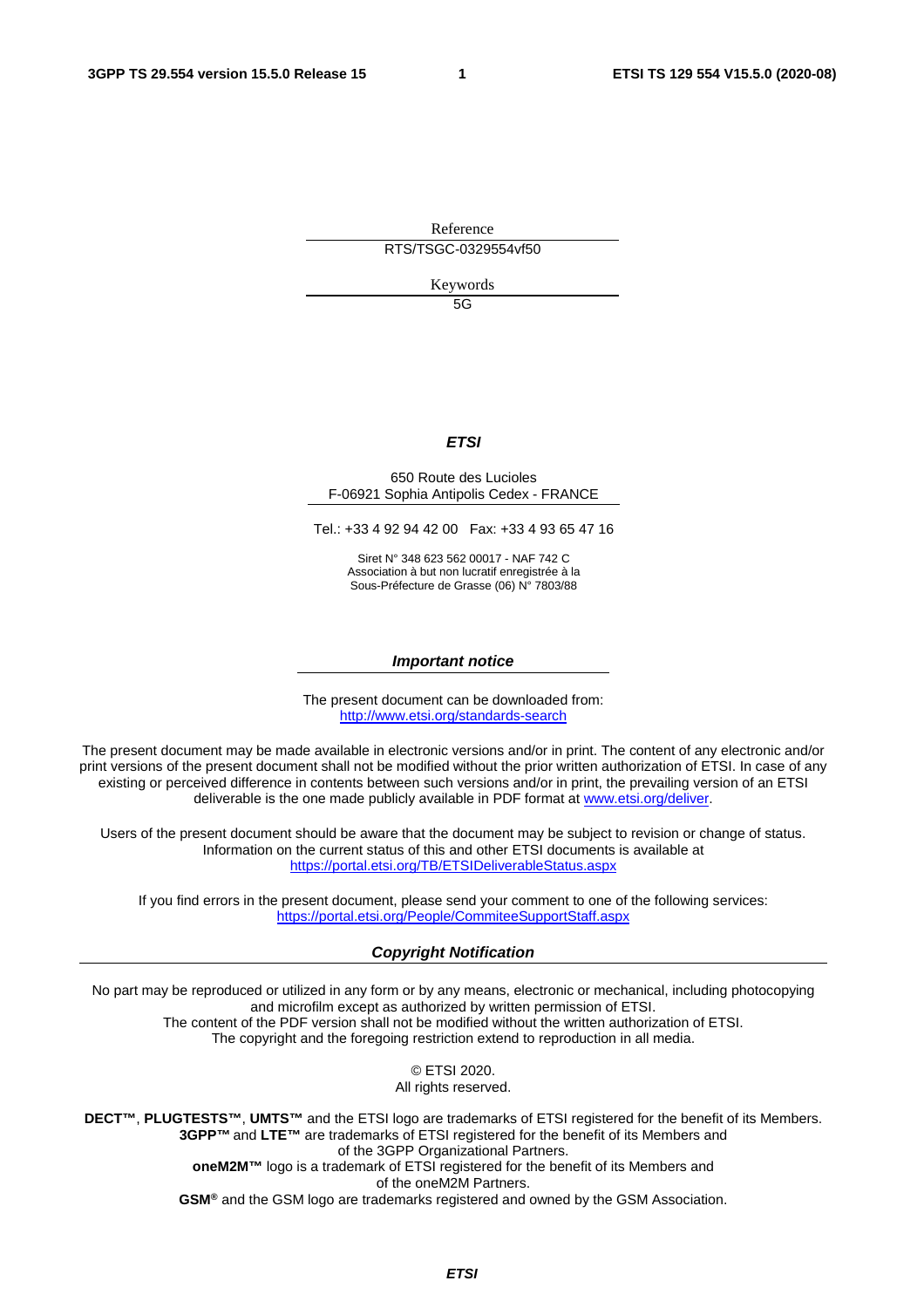# Intellectual Property Rights

#### Essential patents

IPRs essential or potentially essential to normative deliverables may have been declared to ETSI. The information pertaining to these essential IPRs, if any, is publicly available for **ETSI members and non-members**, and can be found in ETSI SR 000 314: *"Intellectual Property Rights (IPRs); Essential, or potentially Essential, IPRs notified to ETSI in respect of ETSI standards"*, which is available from the ETSI Secretariat. Latest updates are available on the ETSI Web server [\(https://ipr.etsi.org/](https://ipr.etsi.org/)).

Pursuant to the ETSI IPR Policy, no investigation, including IPR searches, has been carried out by ETSI. No guarantee can be given as to the existence of other IPRs not referenced in ETSI SR 000 314 (or the updates on the ETSI Web server) which are, or may be, or may become, essential to the present document.

#### **Trademarks**

The present document may include trademarks and/or tradenames which are asserted and/or registered by their owners. ETSI claims no ownership of these except for any which are indicated as being the property of ETSI, and conveys no right to use or reproduce any trademark and/or tradename. Mention of those trademarks in the present document does not constitute an endorsement by ETSI of products, services or organizations associated with those trademarks.

# Legal Notice

This Technical Specification (TS) has been produced by ETSI 3rd Generation Partnership Project (3GPP).

The present document may refer to technical specifications or reports using their 3GPP identities. These shall be interpreted as being references to the corresponding ETSI deliverables.

The cross reference between 3GPP and ETSI identities can be found under<http://webapp.etsi.org/key/queryform.asp>.

# Modal verbs terminology

In the present document "**shall**", "**shall not**", "**should**", "**should not**", "**may**", "**need not**", "**will**", "**will not**", "**can**" and "**cannot**" are to be interpreted as described in clause 3.2 of the [ETSI Drafting Rules](https://portal.etsi.org/Services/editHelp!/Howtostart/ETSIDraftingRules.aspx) (Verbal forms for the expression of provisions).

"**must**" and "**must not**" are **NOT** allowed in ETSI deliverables except when used in direct citation.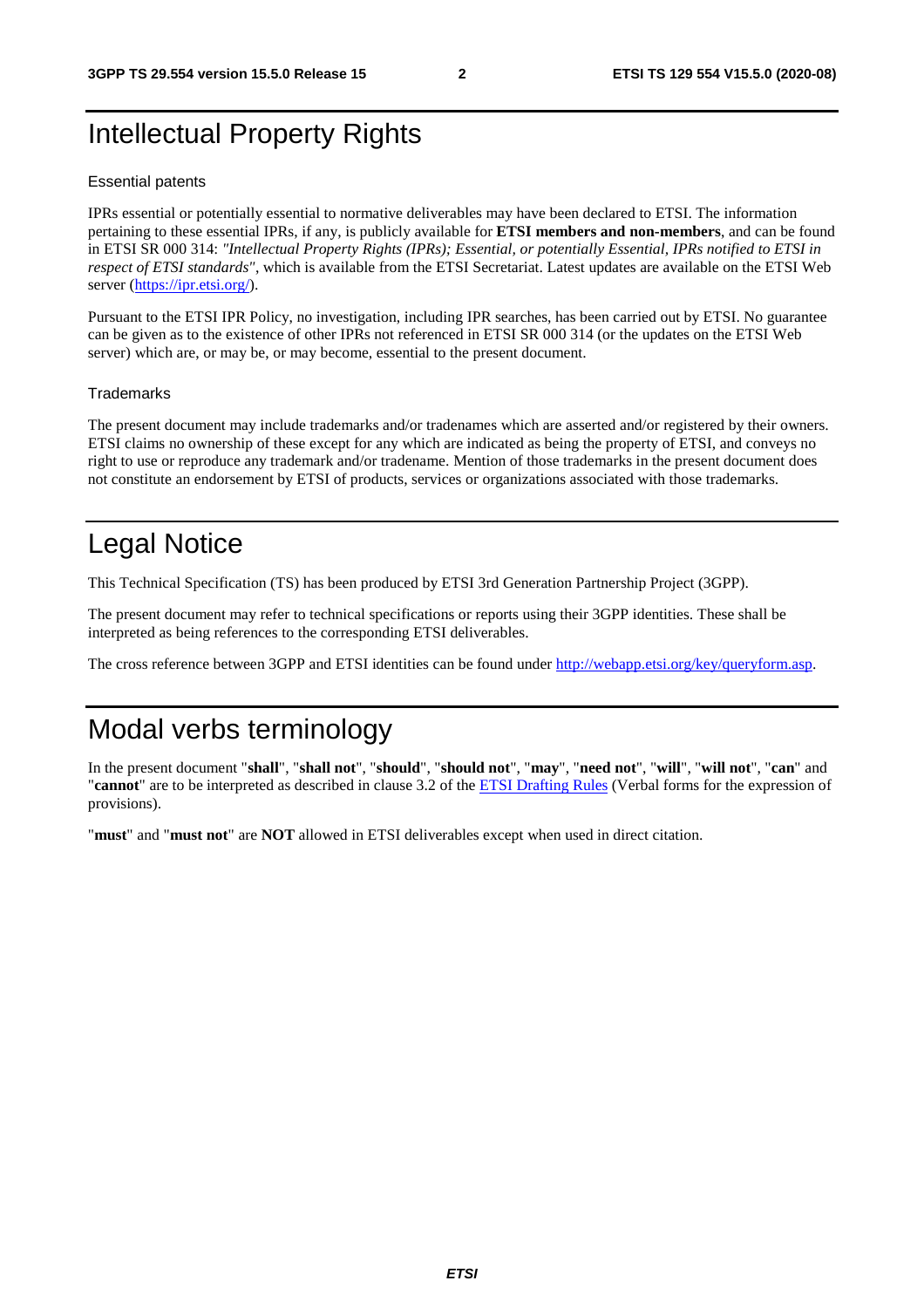$\mathbf{3}$ 

# Contents

| 1          |                    |  |
|------------|--------------------|--|
| 2          |                    |  |
| 3          |                    |  |
| 3.1<br>3.2 |                    |  |
| 4          |                    |  |
| 4.1        |                    |  |
| 4.1.1      |                    |  |
| 4.1.2      |                    |  |
| 4.1.3      |                    |  |
| 4.1.3.1    |                    |  |
| 4.1.3.2    |                    |  |
| 4.2        |                    |  |
| 4.2.1      |                    |  |
| 4.2.2      |                    |  |
| 4.2.2.1    |                    |  |
| 4.2.2.2    |                    |  |
| 4.2.3      |                    |  |
| 4.2.3.1    |                    |  |
| 4.2.3.2    |                    |  |
| 5          |                    |  |
| 5.1        |                    |  |
| 5.2        |                    |  |
| 5.2.1      |                    |  |
| 5.2.2      |                    |  |
| 5.2.2.1    |                    |  |
| 5.2.2.2    |                    |  |
| 5.2.3      |                    |  |
| 5.3        |                    |  |
| 5.3.1      | Resource Structure |  |
| 5.3.2      |                    |  |
| 5.3.2.1    |                    |  |
| 5.3.2.2    |                    |  |
| 5.3.2.3    |                    |  |
| 5.3.2.3.1  |                    |  |
| 5.3.2.4    |                    |  |
| 5.3.3      |                    |  |
| 5.3.3.1    |                    |  |
| 5.3.3.2    |                    |  |
| 5.3.3.3    |                    |  |
| 5.3.3.3.1  |                    |  |
| 5.3.3.3.2  |                    |  |
| 5.4        |                    |  |
| 5.5        |                    |  |
| 5.6        |                    |  |
| 5.6.1      |                    |  |
| 5.6.2      |                    |  |
| 5.6.2.1    |                    |  |
| 5.6.2.2    |                    |  |
|            |                    |  |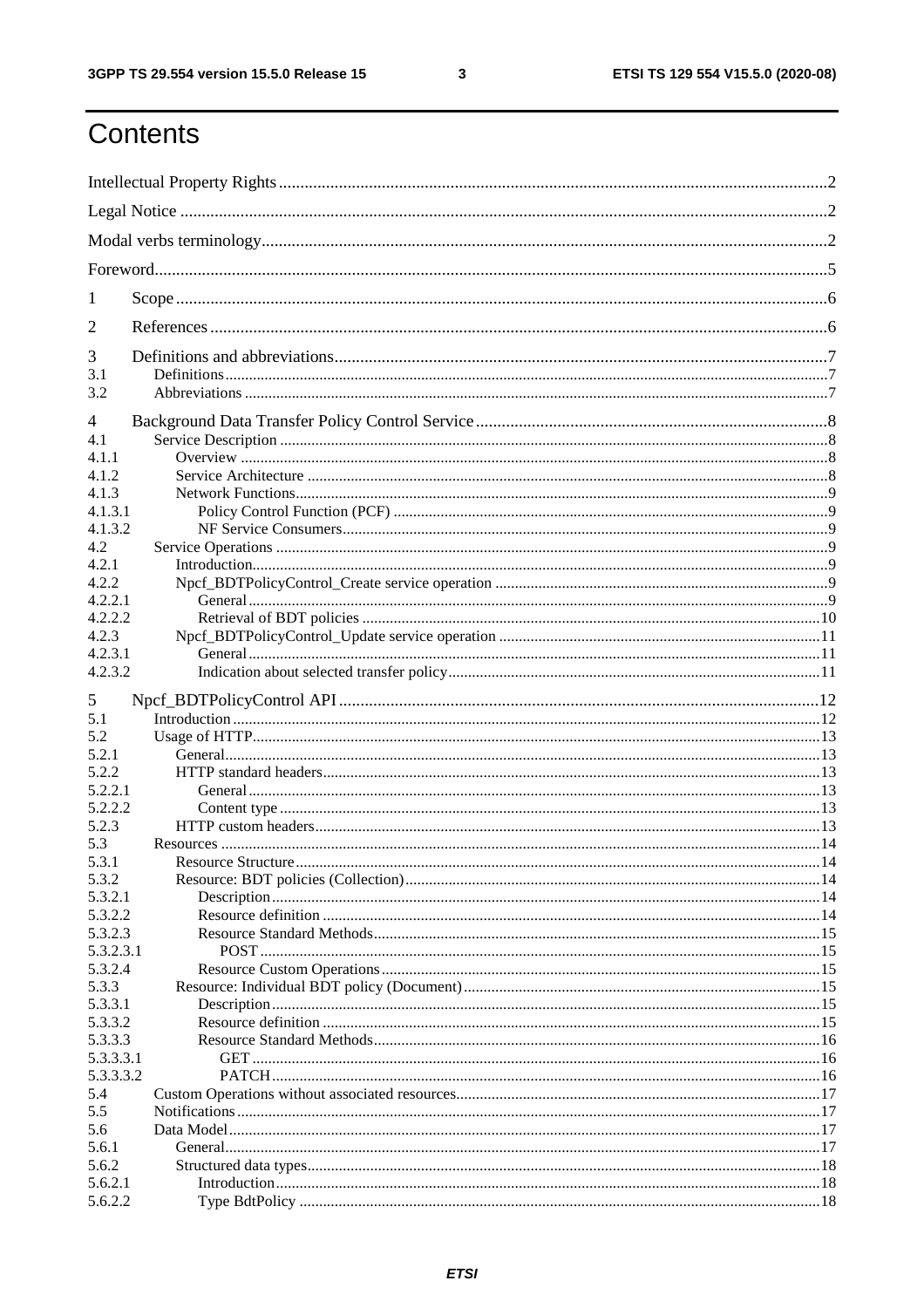$\overline{\mathbf{4}}$ 

| 5.6.2.3                       |     |
|-------------------------------|-----|
| 5.6.2.4                       |     |
| 5.6.2.5                       |     |
| 5.6.2.6                       |     |
| 5.6.2.7                       |     |
| 5.6.2.8                       |     |
| 5.6.2.9                       |     |
| 5.6.3                         |     |
| 5.6.3.1                       |     |
| 5.6.3.2                       |     |
| 5.7                           |     |
| 5.7.1                         |     |
| 5.7.2                         |     |
| 5.7.3                         |     |
| 5.8                           |     |
| 5.9                           |     |
| <b>Annex A (normative):</b>   |     |
| A.1                           |     |
| A.2                           | .23 |
| <b>Annex B (informative):</b> |     |
|                               | .29 |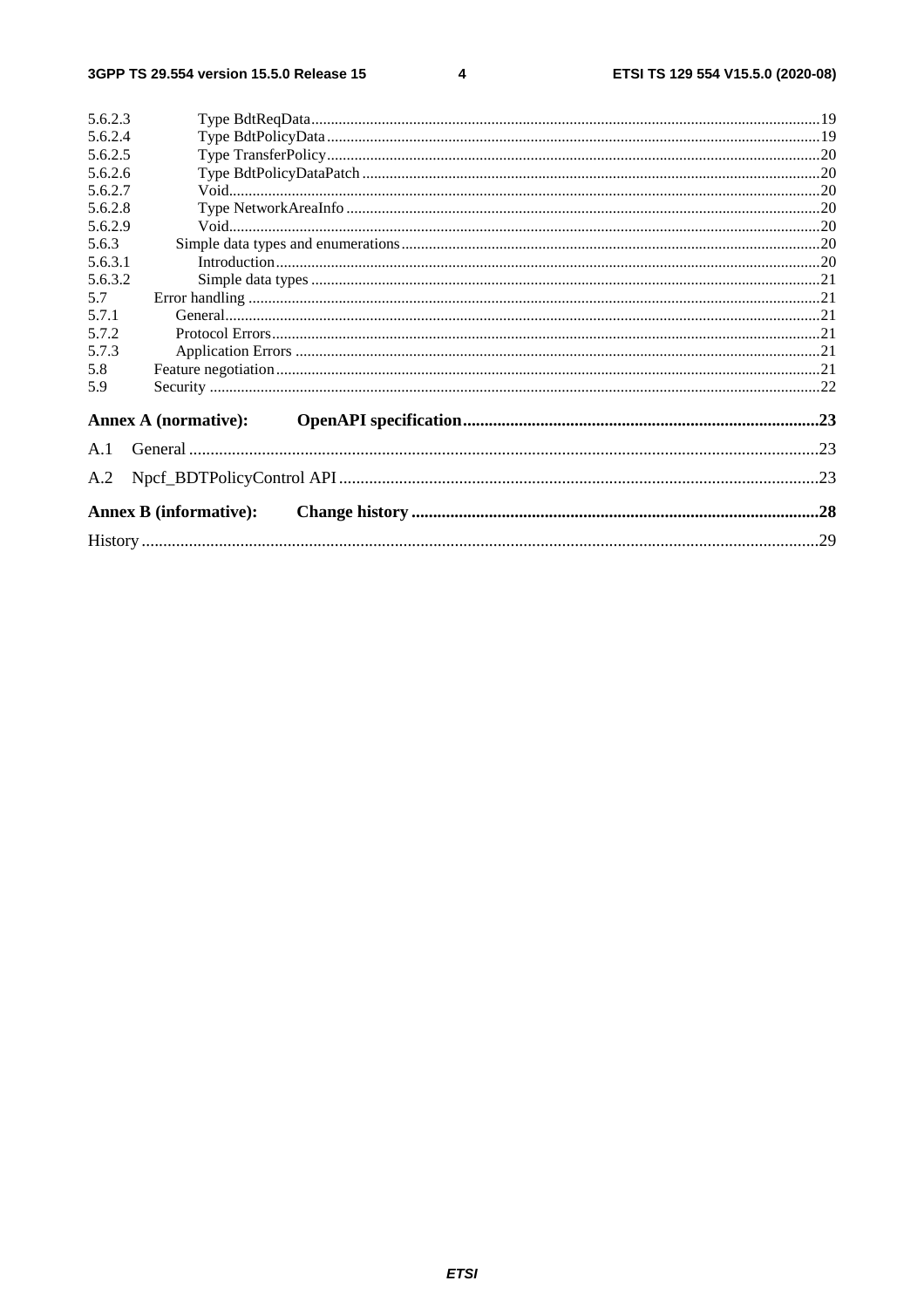# Foreword

This Technical Specification has been produced by the 3<sup>rd</sup> Generation Partnership Project (3GPP).

The contents of the present document are subject to continuing work within the TSG and may change following formal TSG approval. Should the TSG modify the contents of the present document, it will be re-released by the TSG with an identifying change of release date and an increase in version number as follows:

Version x.y.z

where:

- x the first digit:
	- 1 presented to TSG for information;
	- 2 presented to TSG for approval;
	- 3 or greater indicates TSG approved document under change control.
- y the second digit is incremented for all changes of substance, i.e. technical enhancements, corrections, updates, etc.
- z the third digit is incremented when editorial only changes have been incorporated in the document.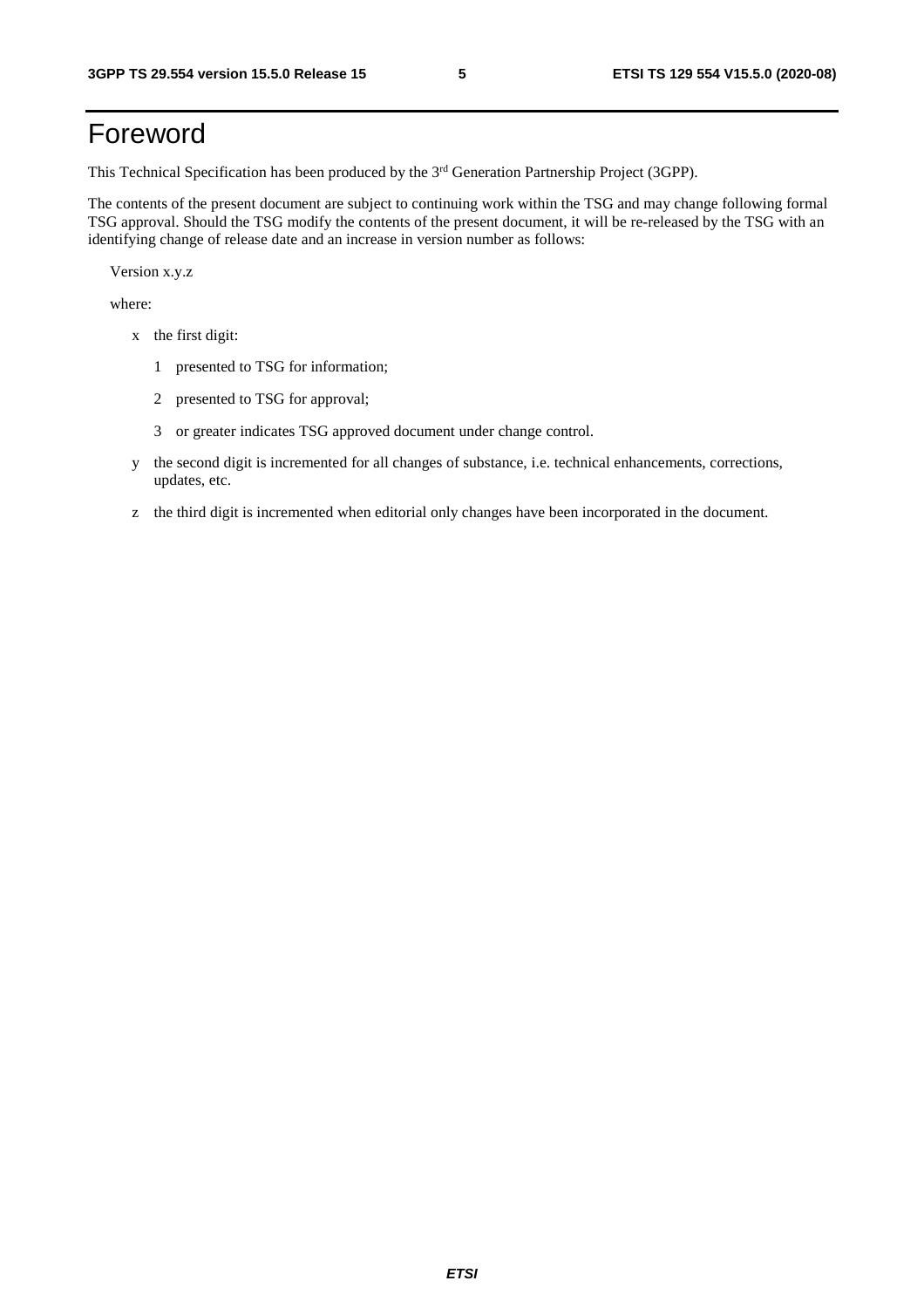# 1 Scope

The present specification provides the stage 3 definition of the Background Data Transfer (BDT) Policy Control Service (Npcf\_BDTPolicyControl) of the 5G System.

The 5G System Architecture is defined in 3GPP TS 23.501 [2]. The stage 2 definition and related procedures for BDT Policy Control Service are specified in 3GPP TS 23.502 [3] and 3GPP TS 23.503 [4].

The 5G System stage 3 call flows are provided in 3GPP TS 29.513 [5].

The Technical Realization of the Service Based Architecture and the Principles and Guidelines for Services Definition are specified in 3GPP TS 29.500 [6] and 3GPP TS 29.501 [7].

The Policy Control Function (PCF) provides the BDT Policy Control Service. This service provides background data transfer policy negotiation function.

# 2 References

The following documents contain provisions which, through reference in this text, constitute provisions of the present document.

- References are either specific (identified by date of publication, edition number, version number, etc.) or non-specific.
- For a specific reference, subsequent revisions do not apply.
- For a non-specific reference, the latest version applies. In the case of a reference to a 3GPP document (including a GSM document), a non-specific reference implicitly refers to the latest version of that document *in the same Release as the present document*.
- [1] 3GPP TR 21.905: "Vocabulary for 3GPP Specifications".
- [2] 3GPP TS 23.501: "System Architecture for the 5G System; Stage 2".
- [3] 3GPP TS 23.502: "Procedures for the 5G System; Stage 2".
- [4] 3GPP TS 23.503: "Policy and Charging Control Framework for the 5G System; Stage 2".
- [5] 3GPP TS 29.513: "5G System; Policy and Charging Control signalling flows and QoS parameter mapping; Stage 3".
- [6] 3GPP TS 29.500: "5G System; Technical Realization of Service Based Architecture; Stage 3".
- [7] 3GPP TS 29.501: "5G System; Principles and Guidelines for Services Definition; Stage 3".
- [8] IETF RFC 7540: "Hypertext Transfer Protocol Version 2 (HTTP/2)".
- [9] IETF RFC 8259: "The JavaScript Object Notation (JSON) Data Interchange Format".
- [10] OpenAPI: "OpenAPI 3.0.0 Specification", [https://github.com/OAI/OpenAPI](https://github.com/OAI/OpenAPI-Specification/blob/master/versions/3.0.0.md)-[Specification/blob/master/versions/3.0.0.md](https://github.com/OAI/OpenAPI-Specification/blob/master/versions/3.0.0.md).
- [11] 3GPP TS 29.504: "5G System; Unified Data Repository Services; Stage 3".
- [12] 3GPP TS 29.519: "5G System; Usage of the Unified Data Repository service for Policy Data, Application Data and Structured Data for exposure; Stage 3".
- [13] 3GPP TS 29.571: "5G System; Common Data Types for Service Based Interfaces; Stage 3".
- [14] 3GPP TS 29.122: "T8 reference point for Northbound APIs".
- [15] **IETF RFC 7396: "JSON Merge Patch".**
- [16] IETF RFC 3986: "Uniform Resource Identifier (URI): Generic Syntax".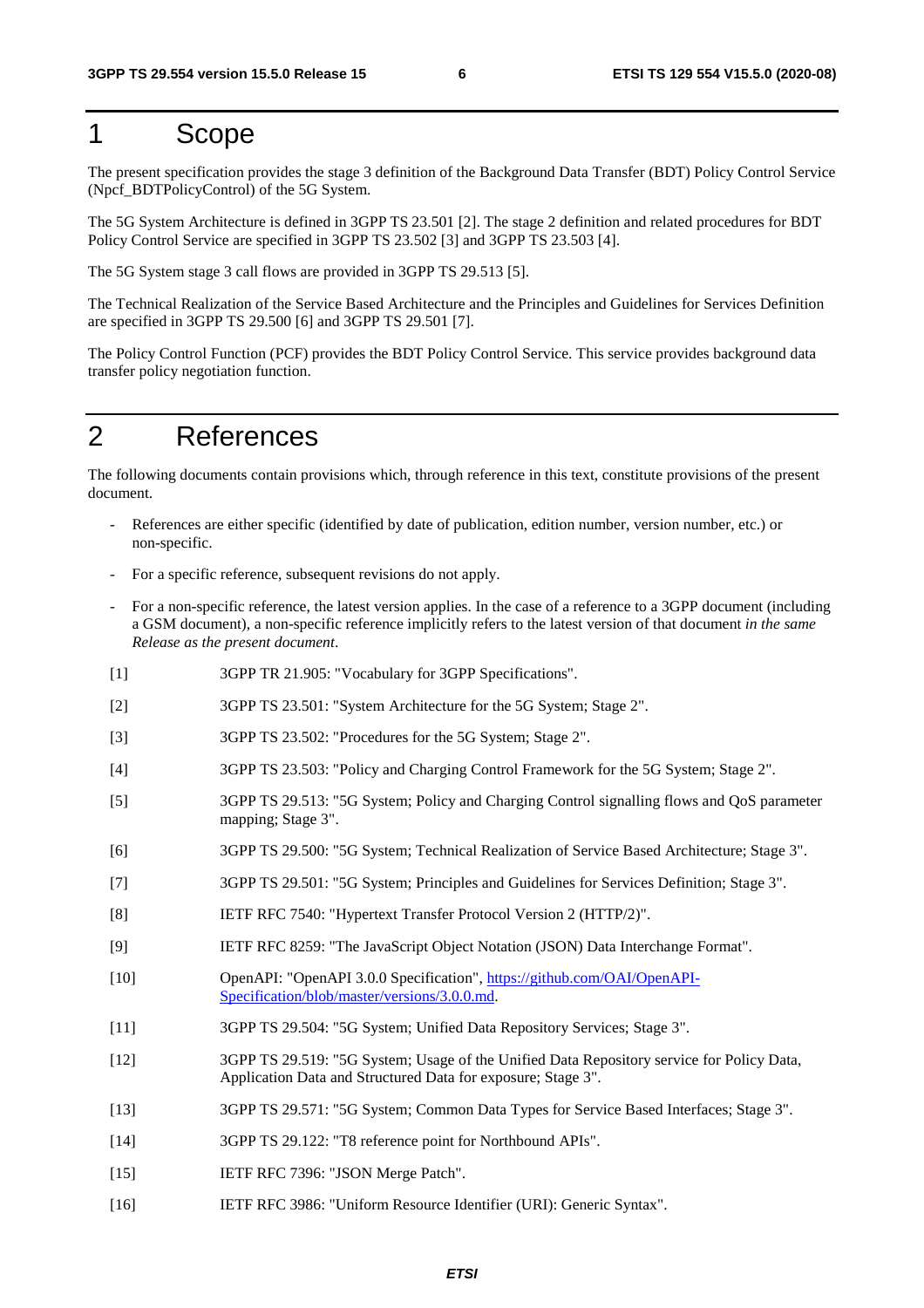- [17] IETF RFC 7807: "Problem Details for HTTP APIs".
- [18] 3GPP TS 33.501: "Security architecture and procedures for 5G system".
- [19] IETF RFC 6749: "The OAuth 2.0 Authorization Framework".
- [20] 3GPP TS 29.510: "5G System; Network Function Repository Services; Stage 3".
- [21] 3GPP TR 21.900: "Technical Specification Group working methods".

# 3 Definitions and abbreviations

# 3.1 Definitions

For the purposes of the present document, the terms and definitions given in 3GPP TR 21.905 [1] and the following apply. A term defined in the present document takes precedence over the definition of the same term, if any, in 3GPP TR 21.905 [1].

**Background data transfer:** feature that enables a 3rd party service provider to keep their costs lower by favouring time windows for data transfer to specific UEs in a geographical area during non-busy hours that are less costly and able to handle larger bitrates.

For the purposes of the present document, the following terms and definitions given in 3GPP TS 23.501 [2], subclause 3.1 apply:

**5G System** 

**Network Function** 

**NF service** 

**NF service operation** 

**Service based interface** 

# 3.2 Abbreviations

For the purposes of the present document, the abbreviations given in 3GPP TR 21.905 [1] and the following apply. An abbreviation defined in the present document takes precedence over the definition of the same abbreviation, if any, in 3GPP TR 21.905 [1].

| AF          | <b>Application Function</b>                   |
|-------------|-----------------------------------------------|
| ASP         | <b>Application Service Provider</b>           |
| <b>BDT</b>  | <b>Background Data Transfer</b>               |
| <b>JSON</b> | JavaScript Object Notation                    |
| <b>NEF</b>  | <b>Network Exposure Function</b>              |
| NG-RAN      | <b>Next Generation - Radio Access Network</b> |
| <b>NRF</b>  | <b>Network Repository Function</b>            |
| <b>PCF</b>  | <b>Policy Control Function</b>                |
| <b>SBI</b>  | Service Based Interface                       |
| <b>TAI</b>  | Tracking Area Identity                        |
| <b>UDR</b>  | Unified Data Repository                       |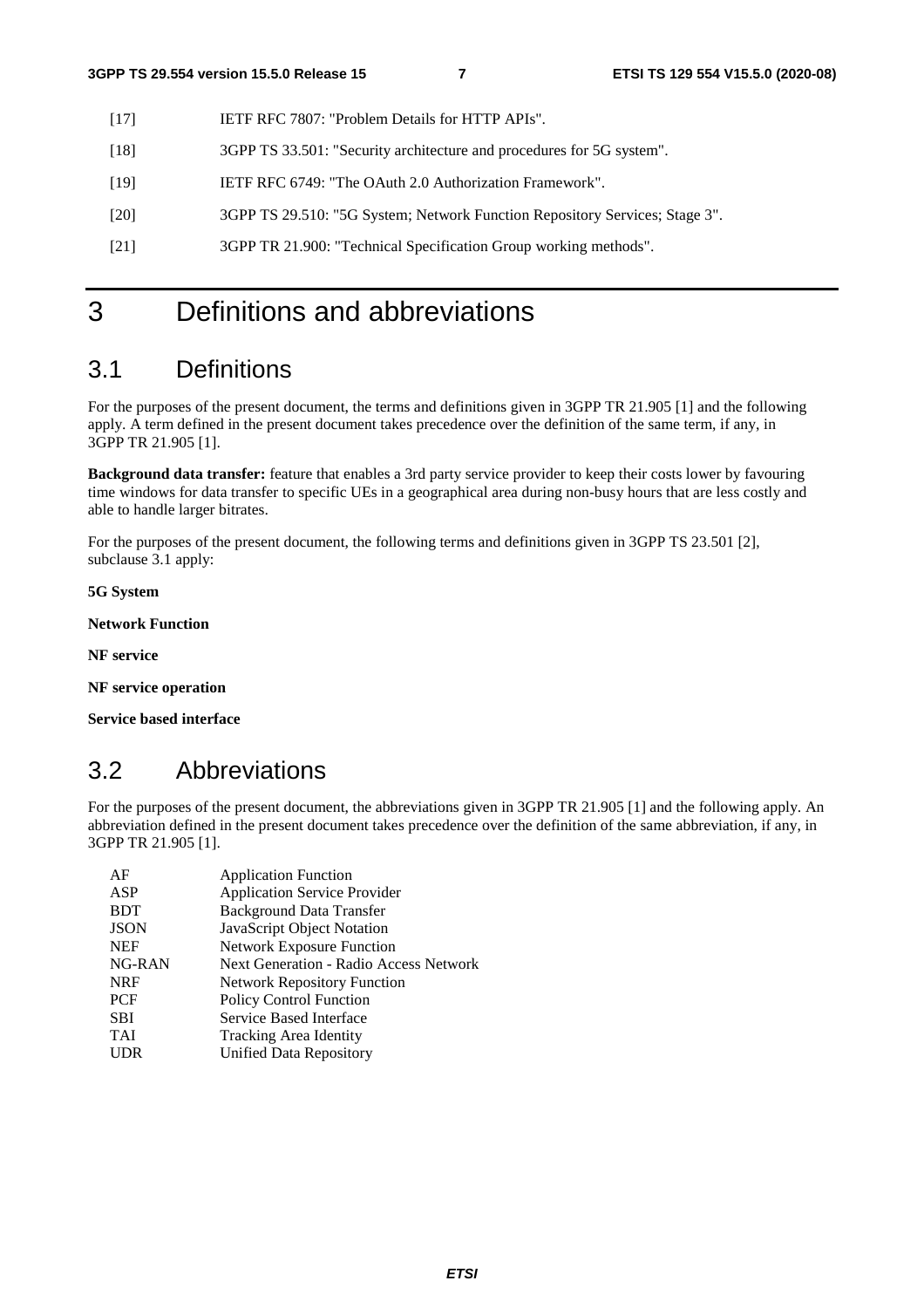# 4 Background Data Transfer Policy Control Service

# 4.1 Service Description

### 4.1.1 Overview

The BDT Policy Control Service, as defined in 3GPP TS 23.502 [3] and 3GPP TS 23.503 [4], is provided by the Policy Control Function (PCF).

This service enables the NF service consumer to negotiate policy for a future background data transfer and offers the following functionalities:

- get background data transfer policies based on the request from the NEF; and
- update background data transfer policies based on the selection provided by the NEF.

### 4.1.2 Service Architecture

The 5G System Architecture is defined in 3GPP TS 23.501 [2]. The Policy and Charging related 5G architecture is also described in 3GPP TS 29.513 [5].

The BDT Policy Control Service (Npcf\_BDTPolicyControl) is part of the Npcf service-based interface exhibited by the Policy Control Function (PCF).

The only known NF service consumer of the Npcf\_BDTPolicyControl service is the Network Exposure Function (NEF).

The NEF accesses the BDT Policy Control Service at the PCF via the N30 Reference point. In the roaming scenario, the N30 reference point is located between the PCF and the NEF in the home network only.



**Figure 4.1.2-1: Reference Architecture for the Npcf\_BDTPolicyControl Service; SBI representation**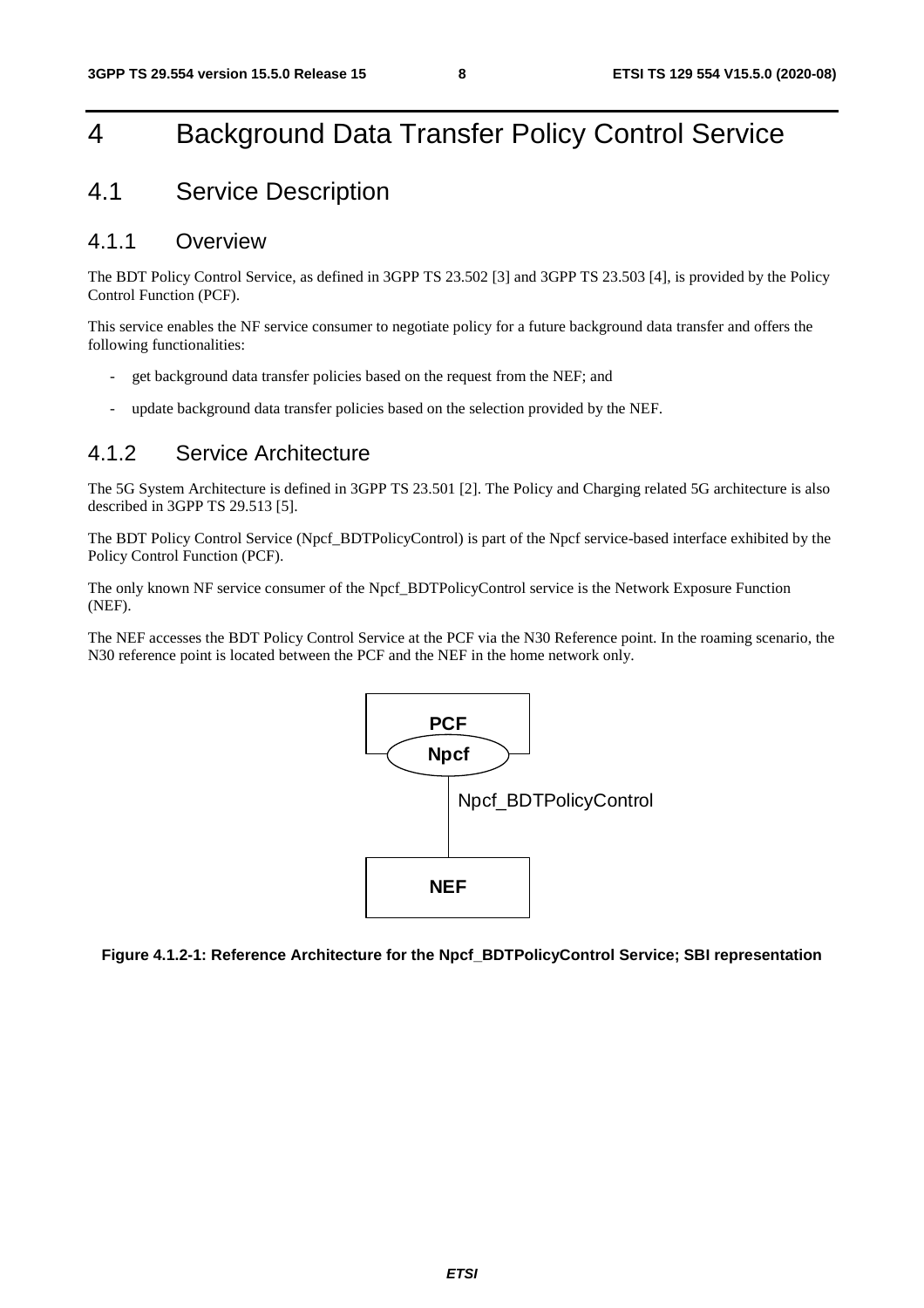

#### **Figure 4.1.2-2: Reference Architecture for the Npcf\_BDTPolicyControl Service; reference point representation**

### 4.1.3 Network Functions

### 4.1.3.1 Policy Control Function (PCF)

The Policy Control Function (PCF):

- Provides background data transfer policies based on the request from the NEF. The PCF determines, based on information provided by the NEF and other available information (e.g. network policy, load status estimation for the requested time window, network area, etc.) one or more transfer policies.
- Updates background data transfer policy based on the selection provided by the NEF.

#### 4.1.3.2 NF Service Consumers

The Network Exposure Function (NEF):

- requests the PCF to provide background data transfer policies; and
- provides the selected background data transfer policy to the PCF.

# 4.2 Service Operations

# 4.2.1 Introduction

#### **Table 4.2.1-1: Operations of the Npcf\_BDTPolicyControl Service**

| Service operation name       | <b>Description</b>                                | Initiated by        |
|------------------------------|---------------------------------------------------|---------------------|
| Npcf BDTPolicyControl Create | Provides the requested background data transfer   | NF service consumer |
|                              | policies to the NF service consumer.              | (NEF)               |
| Npcf_BDTPolicyControl_Update | Updates the PCF with the background data transfer | NF service consumer |
|                              | policy selected by the NF service consumer.       | (NEF)               |

# 4.2.2 Npcf\_BDTPolicyControl\_Create service operation

#### 4.2.2.1 General

The Npcf BDTPolicyControl Create service operation is used by an NF service consumer to retrieve BDT policies from the PCF.

The following procedure using the Npcf\_BDTPolicyControl\_Create service operation is supported: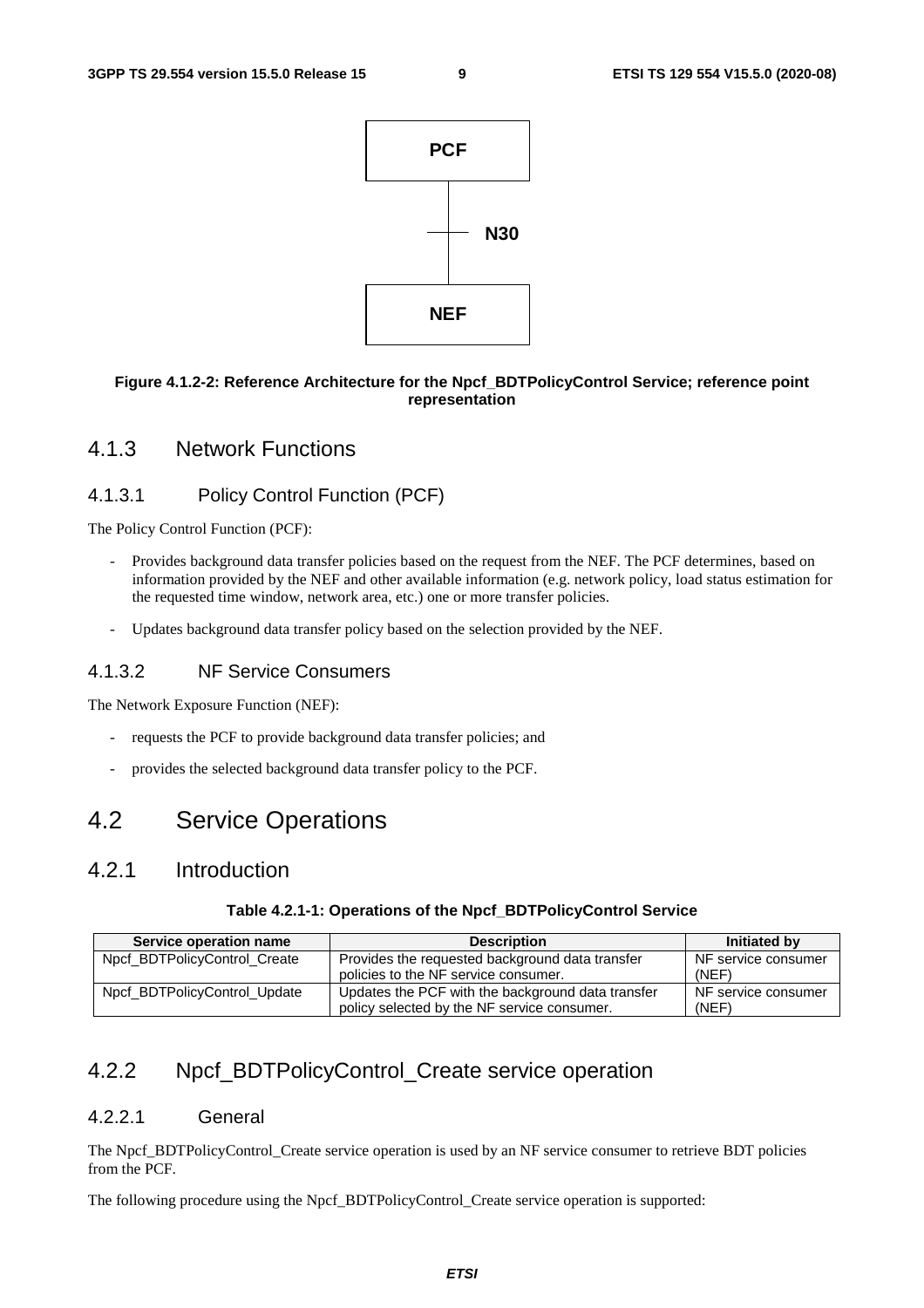retrieval of BDT policies.

#### 4.2.2.2 Retrieval of BDT policies

This procedure is used by the NEF to request BDT policies from the PCF, as defined in 3GPP TS 23.501 [2], 3GPP TS 23.502 [3] and 3GPP TS 23.503 [4].

Figure 4.2.2.2-1 illustrates a retrieval of BDT policies.



#### **Figure 4.2.2.2-1: Retrieval of BDT policies**

Upon reception of a Background Data Transfer request from the AF indicating a transfer policy request, the NEF shall invoke the Npcf\_BDTPolicyControl\_Create service operation by sending an HTTP POST request to the URI representing a "BDT policies" collection resource of the PCF (as shown in figure 4.2.2.2-1, step 1). The NEF shall include a "BdtReqData" data type in a payload body of the HTTP POST request. The "BdtReqData" data type shall contain:

- an ASP identifier in the "aspId" attribute;
- a volume of data per UE in the "volPerUe" attribute;
- an expected number of UEs in the "numOfUes" attribute; and
- a desired time window in the "desTimeInt" attribute,

and may include a network area information (e.g. list of TAIs and/or NG-RAN nodes and/or cells identifiers) in the "nwAreaInfo" attribute.

If the PCF cannot successfully fulfil the received HTTP POST request due to the internal PCF error or due to the error in the HTTP POST request, the PCF shall send the HTTP error response as specified in subclause 5.7.

Otherwise, upon the reception of the HTTP POST request from the NEF indicating a BDT policies request, the PCF:

- may invoke the Nudr\_DataRepository\_Query service operation, as described in 3GPP TS 29.504 [11] and 3GPP TS 29.519 [12], to request from the UDR all stored transfer policies;
- NOTE 1: In case only one PCF is deployed in the network, transfer policies can be locally stored in the PCF and the interaction with the UDR is not required.
- shall determine one or more acceptable transfer policies based on:
	- a) information provided by the NEF; and
	- b) other available information (e.g. the existing transfer policies, network policy, load status estimation for the desired time window); and
- shall create a BDT Reference ID.

The PCF shall send to the NEF a "201 Created" response to the HTTP POST request, as shown in figure 4.2.2.2-1, step 2. The PCF shall include in the "201 Created" response: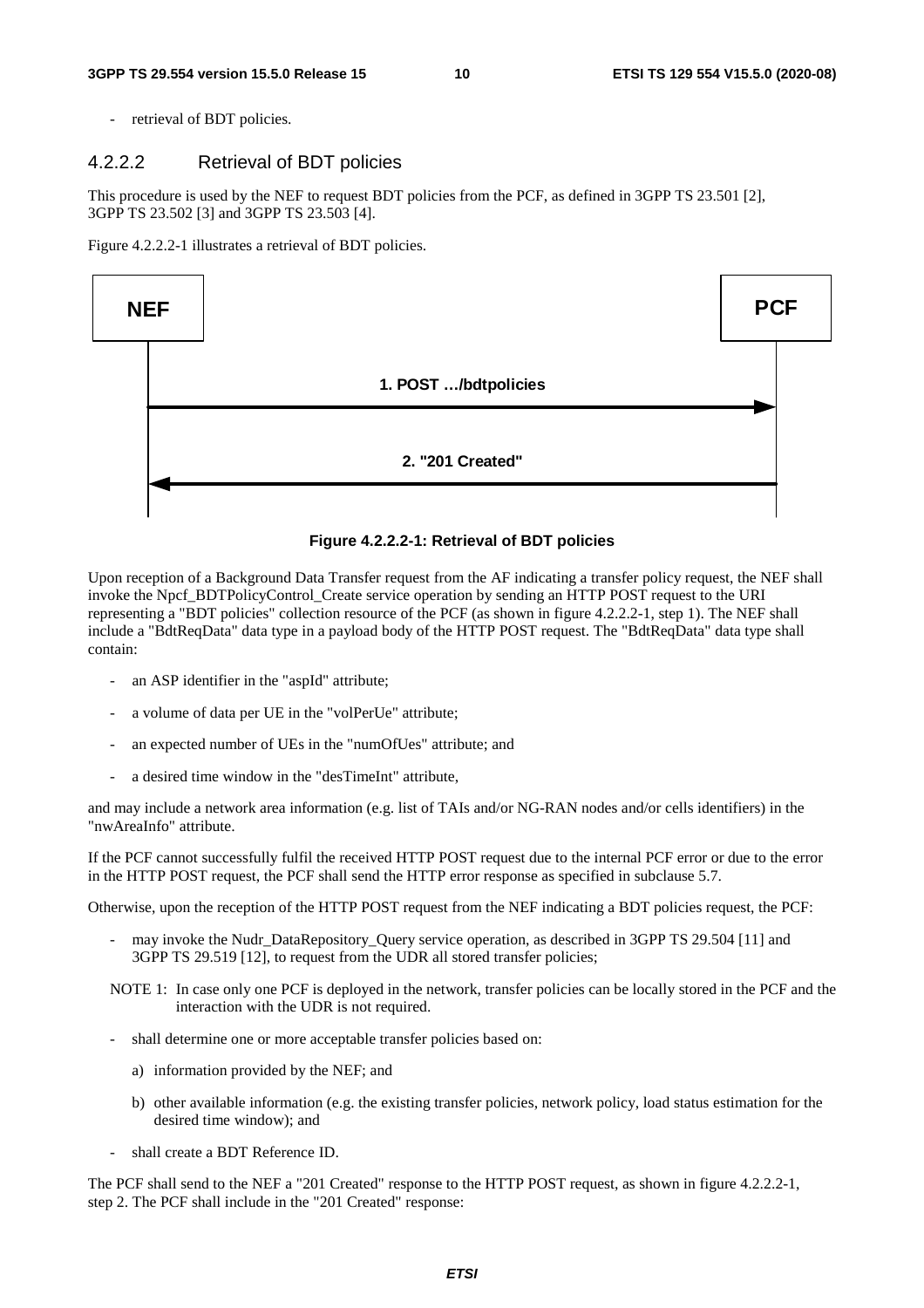- a Location header field; and
- a "BdtPolicy" data type in the payload body containing the BDT Reference ID in the "bdtRefId" attribute and acceptable transfer policy/ies in the "transfPolicies" attribute.

The Location header field shall contain the URI of the created individual BDT policy resource i.e. "{apiRoot}/npcfbdtpolicycontrol/v1/bdtpolicies/{bdtPolicyId}".

For each included transfer policy, the PCF shall provide:

- a transfer policy ID in the "transPolicyId" attribute;
- a recommended time window in the "recTimeInt" attribute; and
- a reference to charging rate for the recommended time window in the "ratingGroup" attribute,

and may provide a maximum aggregated bitrate for the uplink direction in the "maxBitRateUl" attribute and/or a maximum aggregated bitrate for the downlink direction in the "maxBitRateDl" attribute.

If the PCF included in the "BdtPolicy" data type:

- more than one transfer policy, the PCF shall wait for the transfer policy selected by the NEF as described in subclause 4.2.3; or
- only one transfer policy, the PCF may invoke the Nudr\_DataRepository\_Update service operation, as described in 3GPP TS 29.504 [11] and 3GPP TS 29.519 [12], to update the UDR with the selected transfer policy, the corresponding BDT Reference ID, the volume of data per UE, the expected number of UEs and if available a network area information for the provided ASP identifier.
- NOTE 2: In case only one PCF is deployed in the network, transfer policies can be locally stored in the PCF and the interaction with the UDR is not required.

### 4.2.3 Npcf\_BDTPolicyControl\_Update service operation

#### 4.2.3.1 General

The Npcf BDTPolicyControl Update service operation is used by an NF service consumer to update a BDT policy to the PCF.

The following procedure using the Npcf\_BDTPolicyControl\_Update service operation is supported:

- indication about selected transfer policy.

#### 4.2.3.2 Indication about selected transfer policy

This procedure is used by the NEF to inform the PCF about selected transfer policy, as defined in 3GPP TS 23.501 [2], 3GPP TS 23.502 [3] and 3GPP TS 23.503 [4].

Figure 4.2.3.2-1 illustrates an indication about selected transfer policy.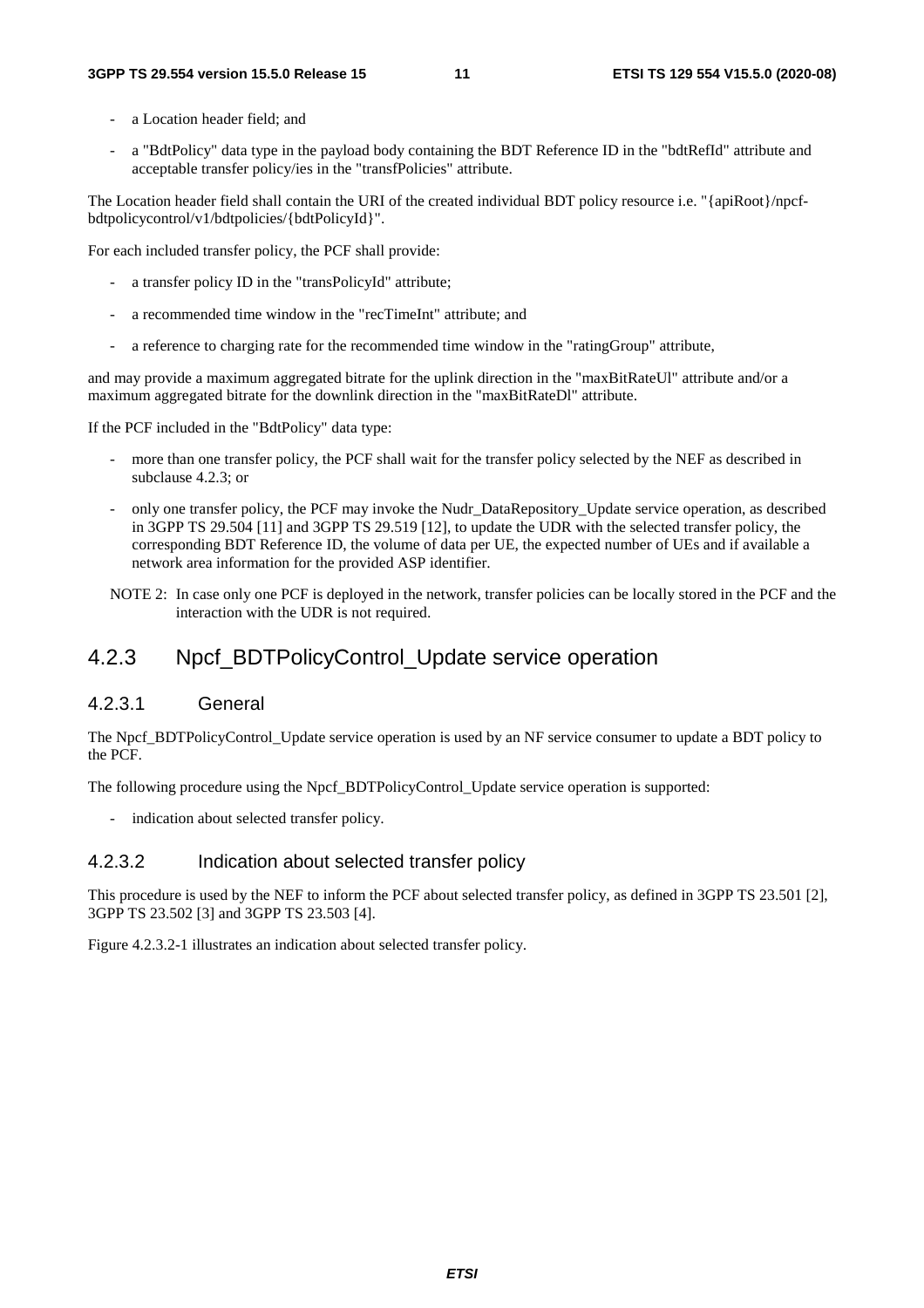

#### **Figure 4.2.3.2-1: Indication about selected transfer policy**

Upon reception of a Background Data Transfer request from the AF indicating transfer policy selection, the NEF shall invoke the Npcf\_BDTPolicyControl\_Update service operation by sending an HTTP PATCH request to the PCF, as shown in figure 4.2.3.2-1, step 1. The NEF shall set the request URI to "{apiRoot}/npcfbdtpolicycontrol/v1/bdtpolicies/{bdtPolicyId}".

The NEF shall include a "BdtPolicyDataPatch" data type in a payload body of the HTTP PATCH request. The "BdtPolicyDataPatch" data type shall contain a transfer policy ID of the selected transfer policy in the "selTransPolicyId" attribute.

If the PCF cannot successfully fulfil the received HTTP PATCH request due to the internal PCF error or due to the error in the HTTP PATCH request, the PCF shall send the HTTP error response as specified in subclause 5.7.

Otherwise, upon the reception of the HTTP PATCH request from the NEF indicating a selected transfer policy, the PCF:

- may invoke the Nudr\_DataRepository\_Update service operation, as described in 3GPP TS 29.504 [11] and 3GPP TS 29.519 [12], to update the UDR with the selected transfer policy, the corresponding BDT Reference ID, the volume of data per UE, the expected number of UEs and if available a network area information for the provided ASP identifier;
- NOTE: In case only one PCF is deployed in the network, transfer policies can be locally stored in the PCF and the interaction with the UDR is not required.
- shall send:
	- a) a "204 No Content" response (as shown in figure 4.2.3.2-1, step 2a); or
	- b) a "200 OK" response (as shown in figure 4.2.3.2-1, step 2b) with a "BdtPolicy" data type in the payload body,

to the HTTP PATCH request to the NEF.

# 5 Npcf\_BDTPolicyControl API

# 5.1 Introduction

The BDT Policy Control Service shall use the Npcf\_BDTPolicyControl API.

The request URI used in each HTTP request from the NF service consumer towards the PCF shall have the structure defined in subclause 4.4.1 of 3GPP TS 29.501 [7], i.e.:

#### **{apiRoot}/{apiName}/{apiVersion}/{apiSpecificResourceUriPart}**

with the following components: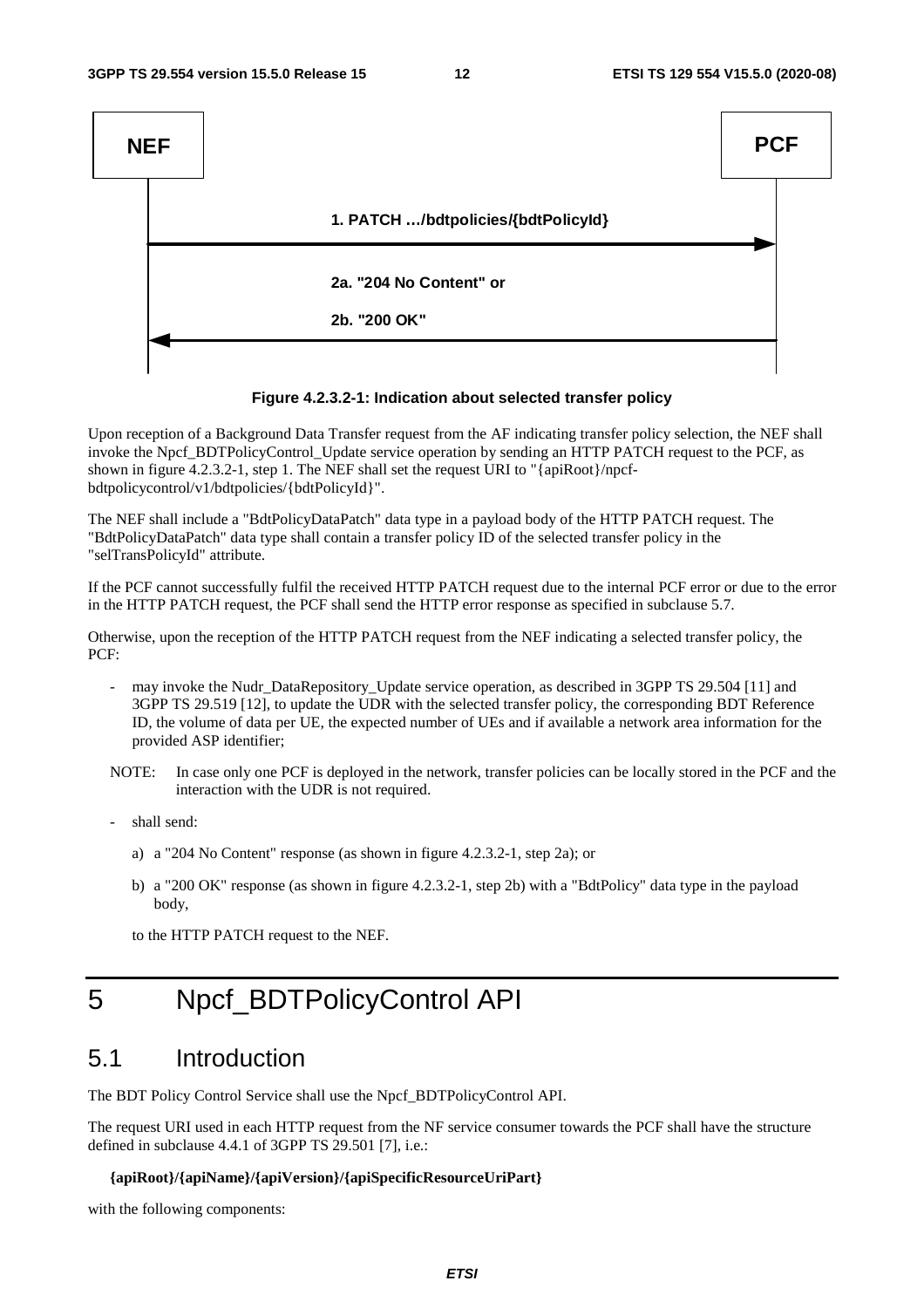- The {apiRoot} shall be set as described in 3GPP TS 29.501 [7].
- The {apiName} shall be "npcf-bdtpolicycontrol".
- The {apiVersion} shall be "v1".
- The {apiSpecificResourceUriPart} shall be set as described in subclause 5.3.

# 5.2 Usage of HTTP

### 5.2.1 General

HTTP/2, IETF RFC 7540 [8], shall be used as specified in subclause 5.2 of 3GPP TS 29.500 [6].

HTTP/2 shall be transported as specified in subclause 5.3 of 3GPP TS 29.500 [6].

The OpenAPI [10] specification of HTTP messages and content bodies for the Npcf\_BDTPolicyControl is contained in Annex A.

# 5.2.2 HTTP standard headers

#### 5.2.2.1 General

See subclause 5.2.2 of 3GPP TS 29.500 [6] for the usage of HTTP standard headers.

#### 5.2.2.2 Content type

JSON, IETF RFC 8259 [9], shall be used as content type of the HTTP bodies specified in the present specification as specified in subclause 5.4 of 3GPP TS 29.500 [6]. The use of the JSON format shall be signalled by the content type "application/json".

JSON object used in the HTTP PATCH request shall be encoded according to "JSON Merge Patch" and shall be signalled by the content type "application/merge-patch+json", as defined in IETF RFC 7396 [15].

"Problem Details" JSON object shall be used to indicate additional details of the error in a HTTP response body and shall be signalled by the content type "application/problem+json", as defined in IETF RFC 7807 [17].

### 5.2.3 HTTP custom headers

The Npcf BDTPolicyControl API shall support HTTP custom header fields specified in subclause 5.2.3.2 of 3GPP TS 29.500 [6].

In this Release of the specification, no specific custom headers are defined for the Npcf\_BDTPolicyControl API.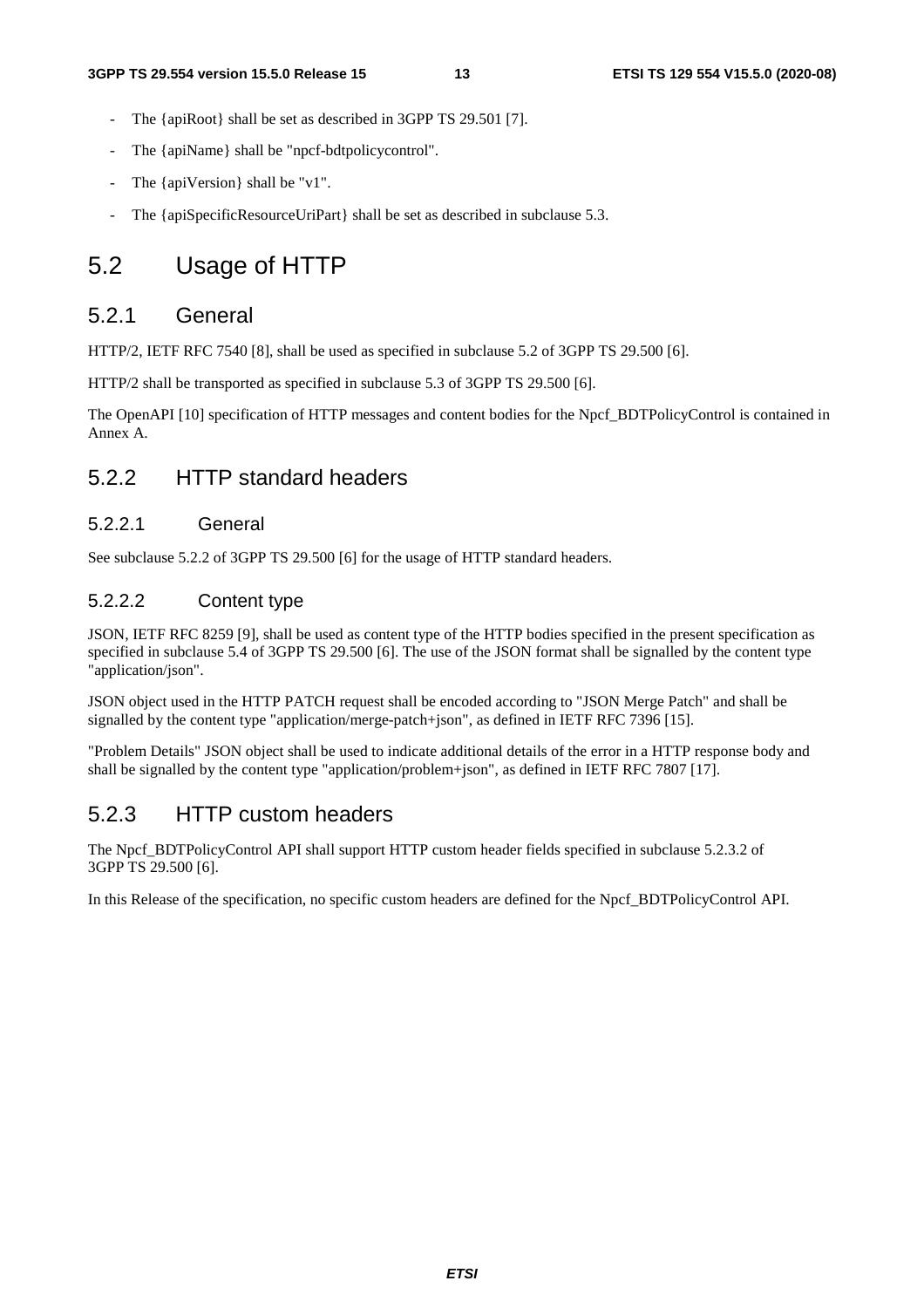# 5.3 Resources

### 5.3.1 Resource Structure

### {apiRoot}/npcf-bdtpolicycontrol/v1



#### **Figure 5.3.1-1: Resource URI structure of the Npcf\_BDTPolicyControl API**

Table 5.3.1-1 provides an overview of the resources and applicable HTTP methods.

#### **Table 5.3.1-1: Resources and methods overview**

| Resource name         | <b>Resource URI</b>                                              | <b>HTTP</b> method<br>or custom<br>operation | <b>Description</b>                                                                                                                        |
|-----------------------|------------------------------------------------------------------|----------------------------------------------|-------------------------------------------------------------------------------------------------------------------------------------------|
| <b>BDT</b> policies   | {apiRoot}/npcf-bdtpolicycontrol/v1/<br>bdtpolicies               | IPOST                                        | Npcf_BDTPolicyControl_Create.<br>Creates a new Individual BDT policy<br>resource.                                                         |
| Individual BDT policy | {apiRoot}/npcf-bdtpolicycontrol/v1/<br>bdtpolicies/{bdtPolicyId} | <b>GET</b>                                   | Reads an Individual BDT policy<br>resource.                                                                                               |
|                       |                                                                  | <b>PATCH</b>                                 | Npcf BDTPolicyControl Update.<br>Modifies an existing Individual BDT<br>policy resource by selecting or<br>reselecting a transfer policy. |

# 5.3.2 Resource: BDT policies (Collection)

#### 5.3.2.1 Description

The BDT policies resource represents all the transfer policies that exist in the BDT Policy Control service at a given PCF instance.

### 5.3.2.2 Resource definition

#### Resource URI: **{apiRoot}/npcf-bdtpolicycontrol/v1/bdtpolicies**

This resource shall support the resource URI variables defined in table 5.3.2.2-1.

#### **Table 5.3.2.2-1: Resource URI variables for this resource**

| Namo         | $-1$<br>1.1                            |
|--------------|----------------------------------------|
| . .<br>lapil | ء ہ<br>. <sup>. .</sup><br>55<br>ור.ו. |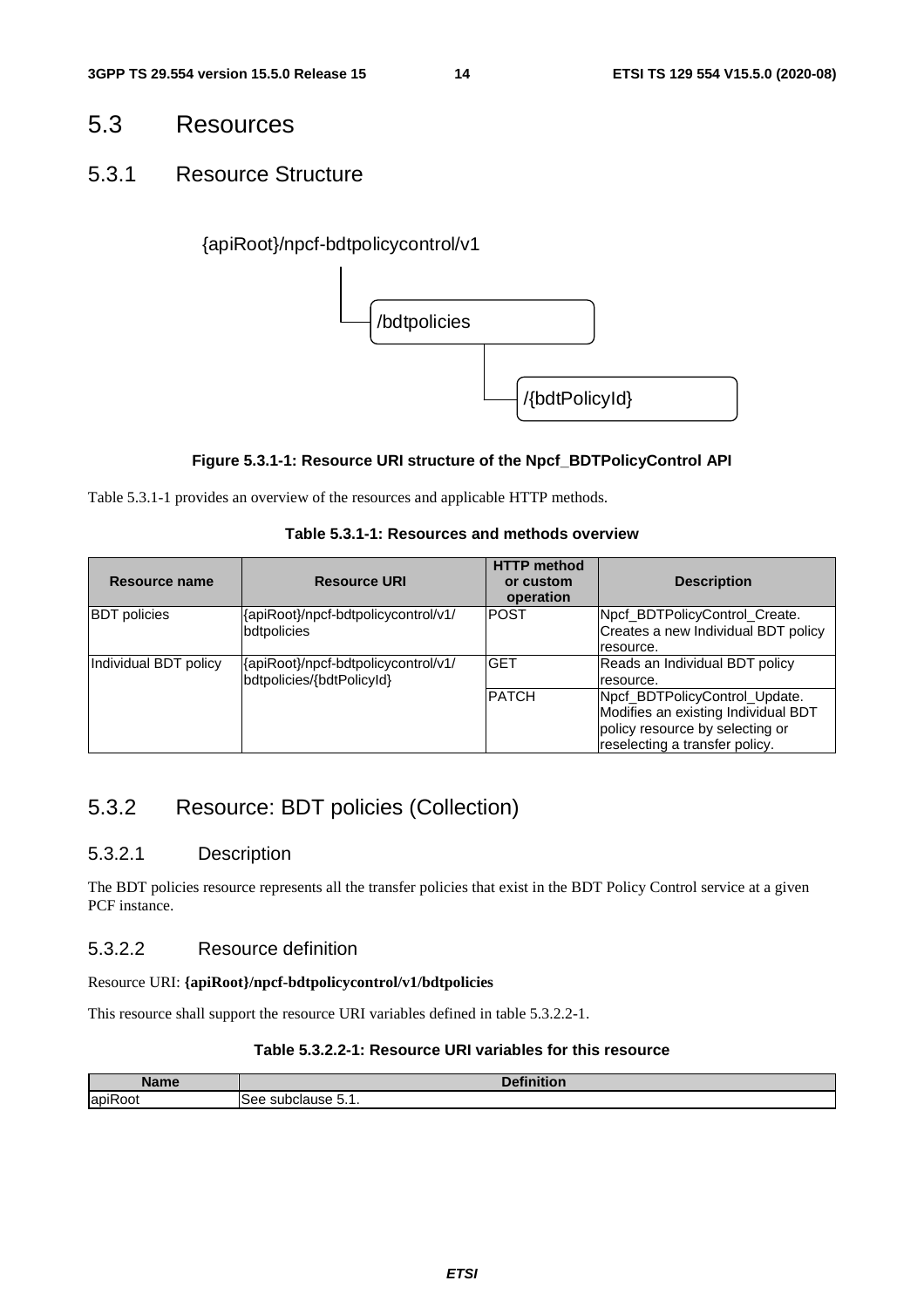### 5.3.2.3 Resource Standard Methods

#### 5.3.2.3.1 POST

This method shall support the URI query parameters specified in table 5.3.2.3.1-1.

#### **Table 5.3.2.3.1-1: URI query parameters supported by the POST method on this resource**

| <b>Name</b> | <b>Data type</b><br><i>Jala</i> | $1 - 11$ | .<br>יטפטע<br>Duvil |
|-------------|---------------------------------|----------|---------------------|
| n/a         |                                 |          |                     |

This method shall support the request data structures specified in table 5.3.2.3.1-2 and the response data structures and response codes specified in table 5.3.2.3.1-3.

#### **Table 5.3.2.3.1-2: Data structures supported by the POST Request Body on this resource**

| <b>VDE</b>            |   | scription                                                                                                |
|-----------------------|---|----------------------------------------------------------------------------------------------------------|
| BdtR<br>ıData<br>lne? | M | BDI<br>of a new<br>policy<br>the creation<br>resource.<br>Individual<br>Contains<br>. tor<br>information |

#### **Table 5.3.2.3.1-3: Data structures supported by the POST Response Body on this resource**

| Data type        | Р                                                                                         | <b>Cardinality</b> | <b>Response</b> | <b>Description</b>                                               |  |  |
|------------------|-------------------------------------------------------------------------------------------|--------------------|-----------------|------------------------------------------------------------------|--|--|
|                  |                                                                                           |                    | <b>Codes</b>    |                                                                  |  |  |
| <b>BdtPolicy</b> | м                                                                                         |                    | 201 Created     | Successful case.                                                 |  |  |
|                  |                                                                                           |                    |                 | The creation of an Individual BDT policy resource is confirmed   |  |  |
|                  |                                                                                           |                    |                 | and a representation of that resource is returned.               |  |  |
| ln/a             |                                                                                           |                    | 303 See Other   | The result of the HTTP POST request would be equivalent to       |  |  |
|                  |                                                                                           |                    |                 | the existing Individual BDT policy resource. The HTTP            |  |  |
|                  |                                                                                           |                    |                 | response shall contain a Location header field set to the URI of |  |  |
|                  |                                                                                           |                    |                 | the existing individual BDT policy resource.                     |  |  |
| NOTE:            | In addition, the HTTP status codes which are specified as mandatory in table 5.2.7.1-1 of |                    |                 |                                                                  |  |  |
|                  | 3GPP TS 29.500 [6] for the POST method shall also apply.                                  |                    |                 |                                                                  |  |  |

#### 5.3.2.4 Resource Custom Operations

None.

### 5.3.3 Resource: Individual BDT policy (Document)

#### 5.3.3.1 Description

The Individual BDT policy resource represents the transfer policies that exist in the BDT Policy Control service at a given PCF instance.

#### 5.3.3.2 Resource definition

#### Resource URI: **{apiRoot}/npcf-bdtpolicycontrol/v1/bdtpolicies/{bdtPolicyId}**

This resource shall support the resource URI variables defined in table 5.3.3.2-1.

| Table 5.3.3.2-1: Resource URI variables for this resource |  |  |
|-----------------------------------------------------------|--|--|
|-----------------------------------------------------------|--|--|

| <b>Name</b>                                                                      | <b>Definition</b>                                                                            |  |  |
|----------------------------------------------------------------------------------|----------------------------------------------------------------------------------------------|--|--|
| apiRoot                                                                          | ISee subclause 5.1.                                                                          |  |  |
| bdtPolicyId<br>String identifying the individual BDT policy resource in the PCF. |                                                                                              |  |  |
|                                                                                  | To enable the value to be used as part of a URI, the string shall only contain allowed       |  |  |
|                                                                                  | characters according to the "lower-with-hyphen" naming convention defined in subclause 5.1.3 |  |  |
|                                                                                  | of 3GPP TS 29.501 [7] and rules for a path segment defined in IETF RFC 3986 [16].            |  |  |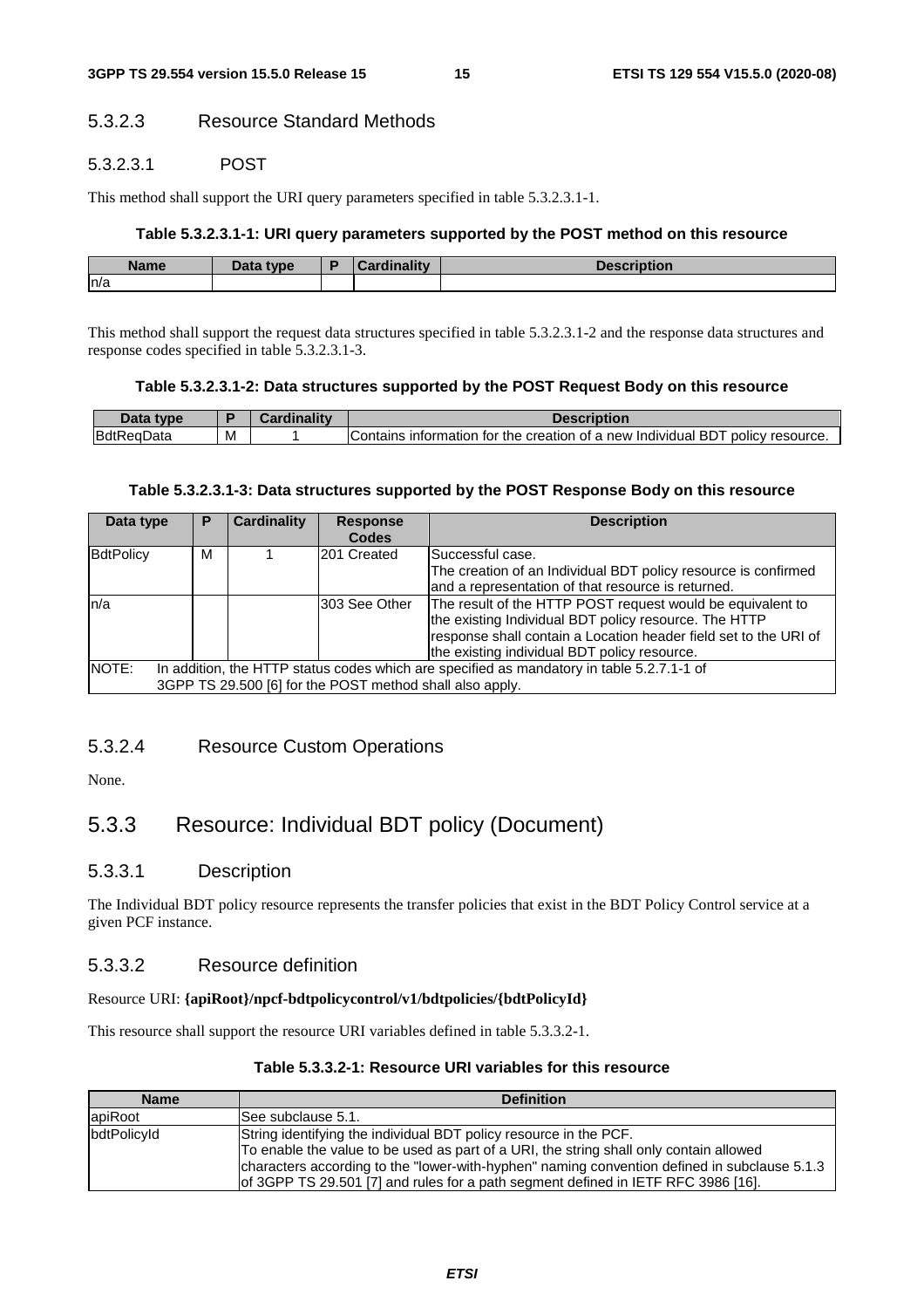### 5.3.3.3 Resource Standard Methods

#### 5.3.3.3.1 GET

This method shall support the URI query parameters specified in table 5.3.3.3.1-1.

#### **Table 5.3.3.3.1-1: URI query parameters supported by the GET method on this resource**

| Name | <b>Data</b><br>type | Cardinality<br>nautv<br>$\sim$ | <b>Description</b><br><b>DESI</b> |
|------|---------------------|--------------------------------|-----------------------------------|
| n/a  |                     |                                |                                   |

This method shall support the request data structures specified in table 5.3.3.3.1-2 and the response data structures and response codes specified in table 5.3.3.3.1-3.

#### **Table 5.3.3.3.1-2: Data structures supported by the GET Request Body on this resource**

| Data.<br>tyne | <b>Note of the State</b><br><b>THE REAL</b><br><b>Pordu</b><br>and it w | <b>Description</b> |
|---------------|-------------------------------------------------------------------------|--------------------|
| ln/a          |                                                                         |                    |

#### **Table 5.3.3.3.1-3: Data structures supported by the GET Response Body on this resource**

| Data type<br>Р                                          |   | Cardinality   | <b>Response</b><br>codes | <b>Description</b>                                                                                |  |  |
|---------------------------------------------------------|---|---------------|--------------------------|---------------------------------------------------------------------------------------------------|--|--|
| BdtPolicy                                               | М |               | 200 OK                   | A representation of an Individual BDT policy resource is                                          |  |  |
|                                                         |   |               |                          | Ireturned.                                                                                        |  |  |
| <b>ProblemDetails</b><br>м                              |   | 404 Not Found | $NOTE$ 2)                |                                                                                                   |  |  |
|                                                         |   |               |                          | NOTE 1: In addition, the HTTP status codes which are specified as mandatory in table 5.2.7.1-1 of |  |  |
| 3GPP TS 29.500 [6] for the GET method shall also apply. |   |               |                          |                                                                                                   |  |  |
| INOTE 2: Failure cases are described in subclause 5.7.  |   |               |                          |                                                                                                   |  |  |

#### 5.3.3.3.2 PATCH

This method shall support the URI query parameters specified in table 5.3.3.3.2-1.

#### **Table 5.3.3.3.2-1: URI query parameters supported by the PATCH method on this resource**

| <b>Name</b> | <b>Data type</b><br>Dala | Ð | $1 - 11$<br>$\sim$ | .<br><b>DESCRIPTION</b> |
|-------------|--------------------------|---|--------------------|-------------------------|
| ln/a        |                          |   |                    |                         |

This method shall support the request data structures specified in table 5.3.3.3.2-2 and the response data structures and response codes specified in table 5.3.3.3.2-3.

#### **Table 5.3.3.3.2-2: Data structures supported by the PATCH Request Body on this resource**

| Data type          |   | <b>Cardinality</b> | <b>Description</b>                                                       |
|--------------------|---|--------------------|--------------------------------------------------------------------------|
| BdtPolicyDataPatch | м |                    | Contains modification instructions to be performed on the BdtPolicy data |
|                    |   |                    | Istructure to select a transfer policy.                                  |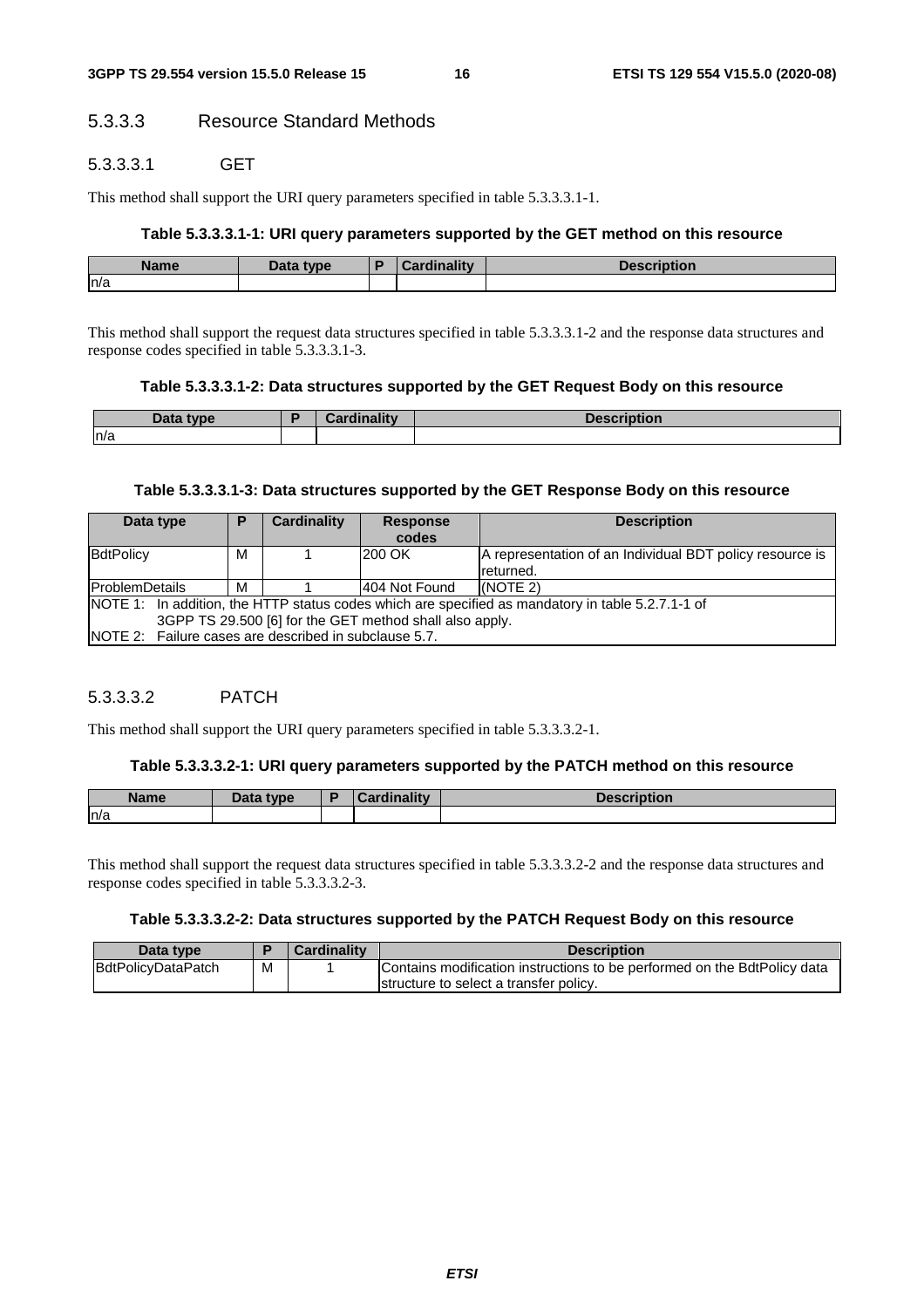| Table 5.3.3.3.2-3: Data structures supported by the PATCH Response Body on this resource |  |
|------------------------------------------------------------------------------------------|--|
|------------------------------------------------------------------------------------------|--|

| Data type                                             | Р                                                         | <b>Cardinality</b> | <b>Response</b> | <b>Description</b>                                                                                |  |  |  |  |
|-------------------------------------------------------|-----------------------------------------------------------|--------------------|-----------------|---------------------------------------------------------------------------------------------------|--|--|--|--|
|                                                       |                                                           |                    | <b>Codes</b>    |                                                                                                   |  |  |  |  |
| BdtPolicy                                             | М                                                         |                    | 200 OK          | Successful case.                                                                                  |  |  |  |  |
|                                                       |                                                           |                    |                 | The Individual BDT Policy resource is modified and a                                              |  |  |  |  |
|                                                       |                                                           |                    |                 | representation of that resource is returned.                                                      |  |  |  |  |
| ln/a                                                  |                                                           |                    | I204 No Content | lSuccessful case.                                                                                 |  |  |  |  |
|                                                       |                                                           |                    |                 | The Individual BDT Policy resource is modified.                                                   |  |  |  |  |
| <b>ProblemDetails</b>                                 | м                                                         |                    | 404 Not Found   | I(NOTE 2)                                                                                         |  |  |  |  |
|                                                       |                                                           |                    |                 | NOTE 1: In addition, the HTTP status codes which are specified as mandatory in table 5.2.7.1-1 of |  |  |  |  |
|                                                       | 3GPP TS 29.500 [6] for the PATCH method shall also apply. |                    |                 |                                                                                                   |  |  |  |  |
| NOTE 2: Failure cases are described in subclause 5.7. |                                                           |                    |                 |                                                                                                   |  |  |  |  |

# 5.4 Custom Operations without associated resources

No custom operation is defined in this Release of the specification.

# 5.5 Notifications

Notifications are not applicable for the current Release.

# 5.6 Data Model

### 5.6.1 General

This subclause specifies the application data model supported by the API.

Table 5.6.1-1 specifies the data types defined for the Npcf\_BDTPolicyControl service based interface protocol.

| Data type              | <b>Section defined</b> | <b>Description</b>                                                                                                    | <b>Applicability</b> |
|------------------------|------------------------|-----------------------------------------------------------------------------------------------------------------------|----------------------|
| <b>BdtPolicy</b>       | 5.6.2.2                | Represents an Individual BDT policy resource.                                                                         |                      |
| <b>BdtPolicyData</b>   | 5.6.2.4                | Describes an Individual BDT policy resource.                                                                          |                      |
| BdtPolicyDataPatch     | 5.6.2.6                | Contains modification instructions to be<br>performed on the BdtPolicy data structure to<br>select a transfer policy. |                      |
| BdtReqData             | 5.6.2.3                | Contains information for creation a new<br>Individual BDT policy resource.                                            |                      |
| <b>NetworkArealnfo</b> | 5.6.2.8                | Describes a network area information in which<br>the NF service consumer requests the number<br>lof UEs.              |                      |
| TransferPolicy         | 5.6.2.5                | Describes a transfer policy.                                                                                          |                      |

Table 5.6.1-2 specifies data types re-used by the Npcf\_BDTPolicyControl service based interface protocol from other specifications, including a reference to their respective specifications and when needed, a short description of their use within the Npcf\_BDTPolicyControl service based interface.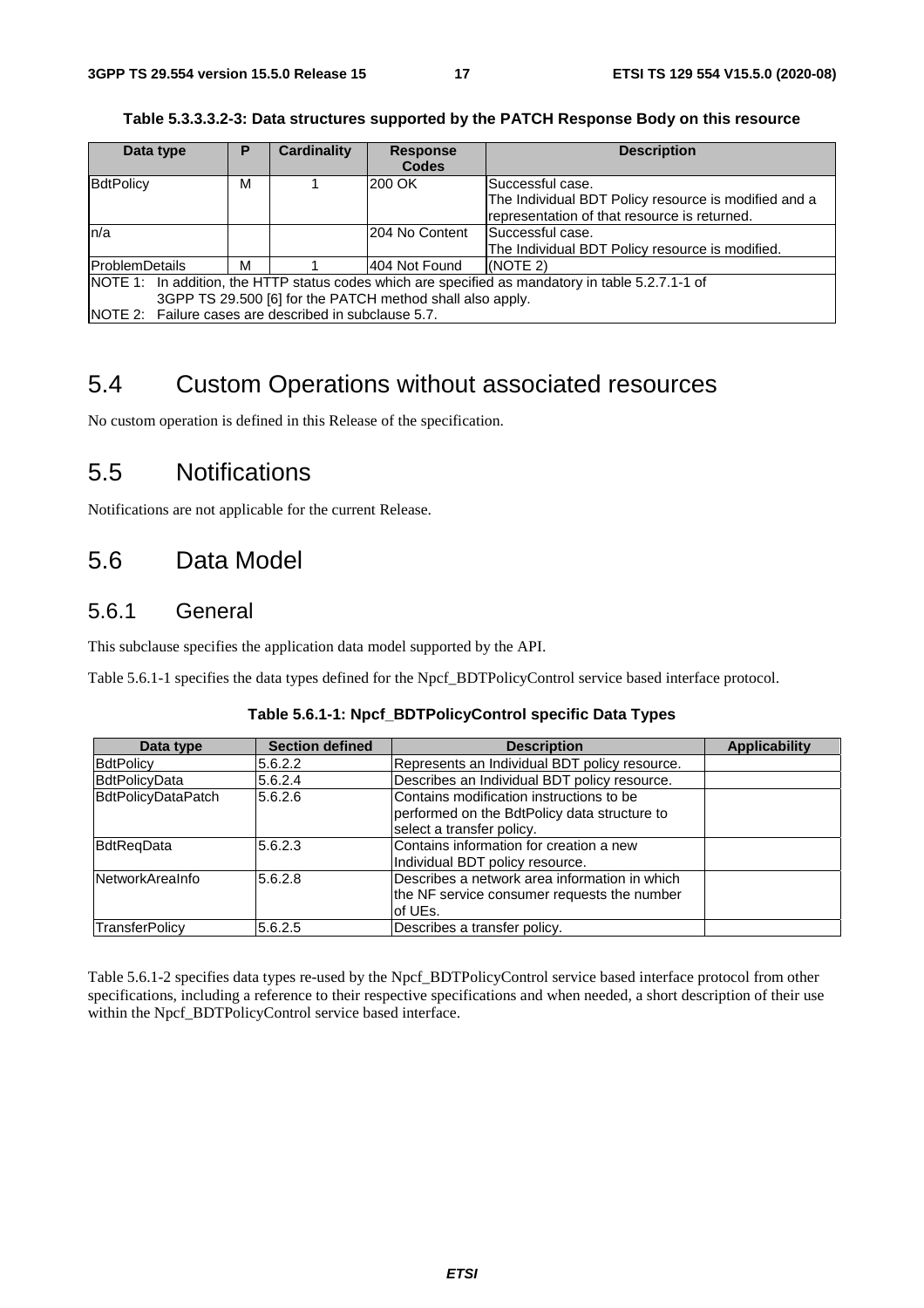| Data type         | <b>Reference</b>    | <b>Comments</b>                                                                         | <b>Applicability</b> |
|-------------------|---------------------|-----------------------------------------------------------------------------------------|----------------------|
| BdtReferenceld    | 3GPP TS 29.122 [14] | Identifies transfer policy of background data<br>transfer for provided ASP.             |                      |
| <b>BitRate</b>    | 3GPP TS 29.571 [13] | Specifies bitrate in kbits per second.                                                  |                      |
| Ecgi              | 3GPP TS 29.571 [13] | Represents an EUTRA cell identifier.                                                    |                      |
| GlobalRanNodeld   | 3GPP TS 29.571 [13] | Represents an identity of the NG-RAN node.                                              |                      |
| Ncgi              | 3GPP TS 29.571 [13] | Represents an NR cell identifier.                                                       |                      |
| ProblemDetails    | 3GPP TS 29.571 [13] | Used in error responses to provide more<br>detailed information about an error.         |                      |
| SupportedFeatures | 3GPP TS 29.571 [13] | Used to negotiate the applicability of the<br>optional features defined in table 5.8-1. |                      |
| Tai               | 3GPP TS 29.571 [13] | Represents a tracking area identity.                                                    |                      |
| <b>TimeWindow</b> | 3GPP TS 29.122 [14] | Specifies a time interval.                                                              |                      |
| UsageThreshold    | 3GPP TS 29.122 [14] | Represents a data volume expected to be<br>transferred per UE.                          |                      |

**Table 5.6.1-2: Npcf\_BDTPolicyControl re-used Data Types** 

# 5.6.2 Structured data types

### 5.6.2.1 Introduction

This subclause defines the structures to be used in resource representations.

### 5.6.2.2 Type BdtPolicy

| <b>Attribute name</b> | Data type            | Р | <b>Cardinality</b> | <b>Description</b>                                                                                                                                                                                                                                                       | <b>Applicability</b> |
|-----------------------|----------------------|---|--------------------|--------------------------------------------------------------------------------------------------------------------------------------------------------------------------------------------------------------------------------------------------------------------------|----------------------|
| bdtPolData            | <b>BdtPolicyData</b> | C | 01                 | Describes the authorization data of<br>an Individual BDT Policy created by<br>lthe PCF.<br>It shall be present in the response<br>to the POST request that requests a<br>creation of an Individual BDT Policy<br>resource and in the response to<br><b>IGET</b> reauest. |                      |
| bdtRegData            | <b>BdtRegData</b>    | C | 01                 | Identifies the service requirements<br>of an Individual BDT Policy.<br>It shall be present in the POST<br>request that requests a creation of<br>an Individual BDT Policy resource<br>and in the response to GET<br>request.                                             |                      |

**Table 5.6.2.2-1: Definition of type BdtPolicy**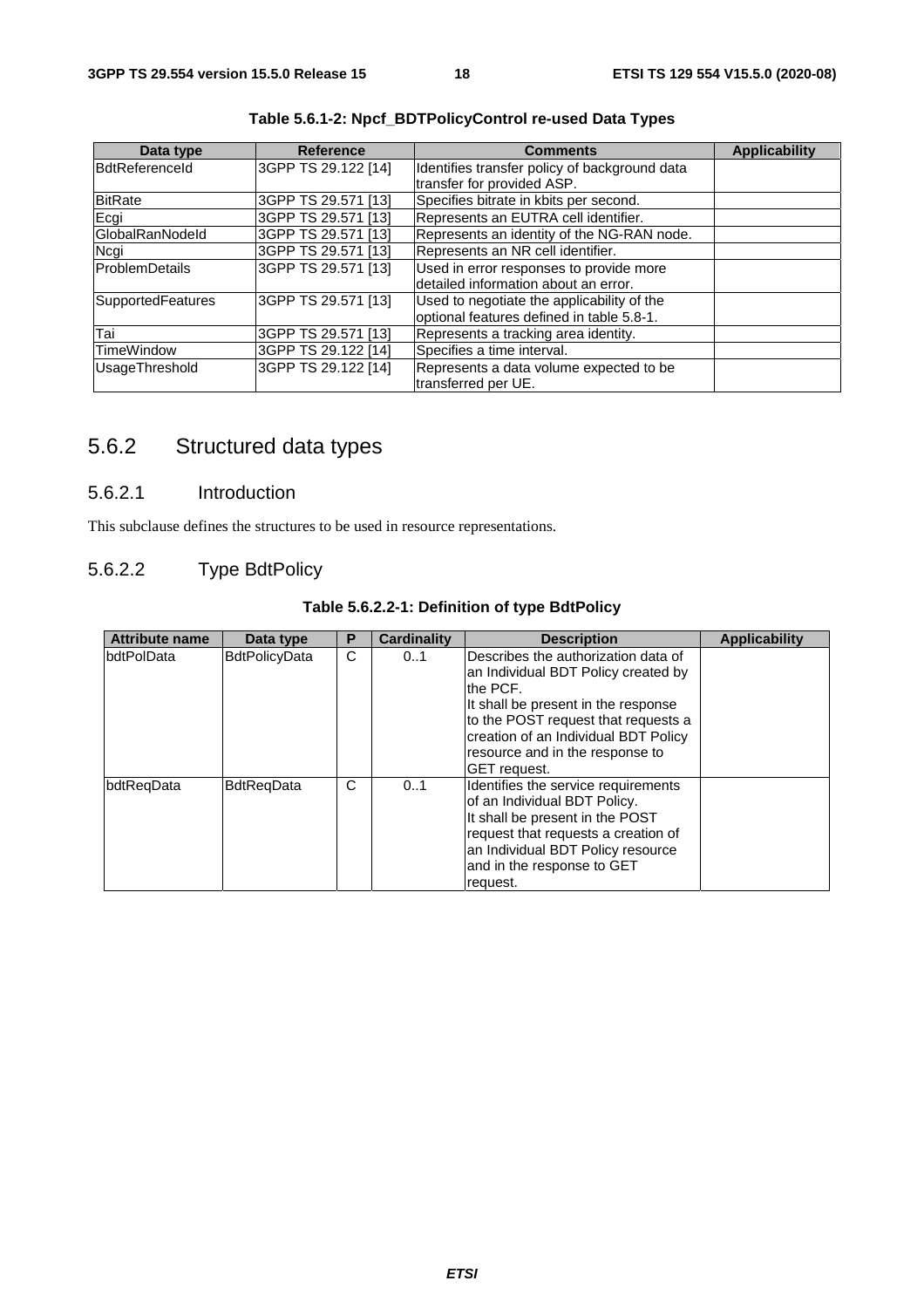# 5.6.2.3 Type BdtReqData

| <b>Attribute name</b> | Data type                | P | Cardinality | <b>Description</b>                     | <b>Applicability</b> |
|-----------------------|--------------------------|---|-------------|----------------------------------------|----------------------|
| aspid                 | Aspld                    | м |             | This IE contains an identity of an     |                      |
|                       |                          |   |             | application service provider.          |                      |
| desTimeInt            | TimeWindow               | м |             | This IE indicates a desired time       |                      |
|                       |                          |   |             | window for BDT.                        |                      |
| nwAreaInfo            | NetworkAreaInfo          | O | 01          | This IE represents a network area      |                      |
|                       |                          |   |             | information in which the NF service    |                      |
|                       |                          |   |             | consumer requests a number of UEs.     |                      |
|                       |                          |   |             | It may be present in the POST          |                      |
|                       |                          |   |             | request that requests a creation of an |                      |
|                       |                          |   |             | Individual BDT Policy and in the       |                      |
|                       |                          |   |             | response to GET request.               |                      |
| numOfUes              | integer                  | м |             | This IE indicates a number of UEs.     |                      |
| suppFeat              | <b>SupportedFeatures</b> | C | 01          | This IE represents a list of Supported |                      |
|                       |                          |   |             | features used as described in          |                      |
|                       |                          |   |             | subclause 5.8.                         |                      |
|                       |                          |   |             | It shall be supplied by the NF service |                      |
|                       |                          |   |             | consumer in the POST request that      |                      |
|                       |                          |   |             | request a creation of an Individual    |                      |
|                       |                          |   |             | BDT Policy resource.                   |                      |
| volPerUe              | UsageThreshold           | м |             | This IE indicates a data volume        |                      |
|                       |                          |   |             | expected to be transferred per UE.     |                      |

### **Table 5.6.2.3-1: Definition of type BdtReqData**

# 5.6.2.4 Type BdtPolicyData

### **Table 5.6.2.4-1: Definition of type BdtPolicyData**

| <b>Attribute name</b> | Data type                | Р | <b>Cardinality</b> | <b>Description</b>                                                                                                                                                                                                                       | <b>Applicability</b> |
|-----------------------|--------------------------|---|--------------------|------------------------------------------------------------------------------------------------------------------------------------------------------------------------------------------------------------------------------------------|----------------------|
| bdtRefld              | <b>BdtReferenceld</b>    | M |                    | This IE indicates transfer policies of<br>background data transfer for<br>provided ASP.                                                                                                                                                  |                      |
| selTransPolicyId      | integer                  | C | 0.1                | This IE contains the identity of the<br>selected transfer policy.<br>It shall be present in the response to<br>the PATCH request that modifies an<br>Individual BDT Policy resource to<br>indicate a selected transfer policy.           |                      |
| suppFeat              | <b>SupportedFeatures</b> | C | 01                 | This IE represents a list of<br>Supported features used as<br>described in subclause 5.8.<br>It shall be supplied by the PCF in<br>the response to the POST request<br>that requests a creation of an<br>Individual BDT Policy resource. |                      |
| transfPolicies        | array(TransferPolicy)    | м | 1N                 | This IE contains transfer policies.<br>It shall be supplied by the PCF in<br>the response to the POST request<br>that requests a creation of an<br>Individual BDT Policy resource.                                                       |                      |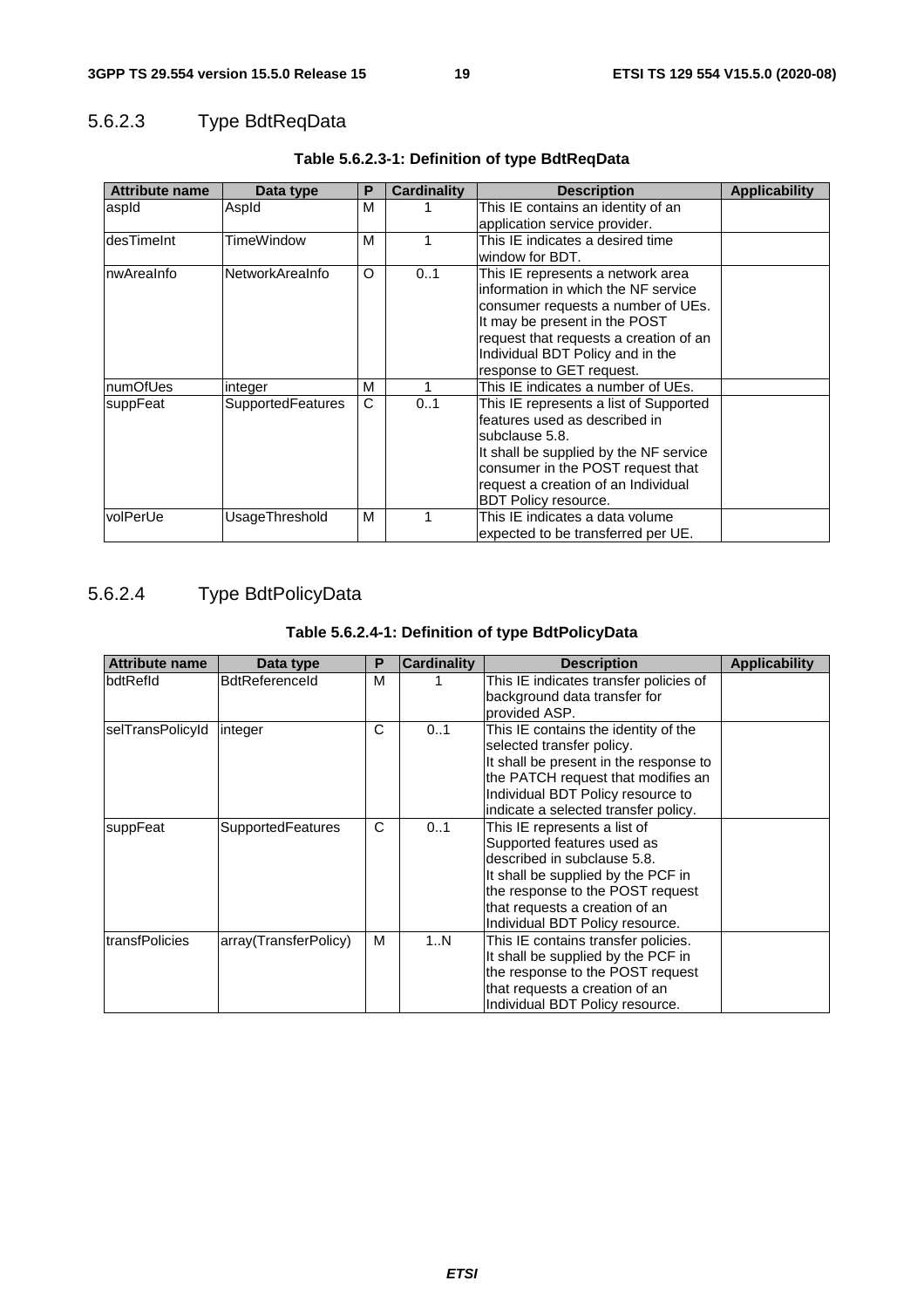# 5.6.2.5 Type TransferPolicy

| <b>Attribute name</b> | Data type      | Р | <b>Cardinality</b> | <b>Description</b>                   | <b>Applicability</b> |
|-----------------------|----------------|---|--------------------|--------------------------------------|----------------------|
| <b>maxBitRateDI</b>   | <b>BitRate</b> | O | 01                 | This IE indicates a maximum          |                      |
|                       |                |   |                    | aggregated bitrate in the downlink   |                      |
|                       |                |   |                    | direction authorized by the PCF.     |                      |
| <b>maxBitRateUI</b>   | <b>BitRate</b> | O | 01                 | This IE indicates a maximum          |                      |
|                       |                |   |                    | aggregated bitrate in the uplink     |                      |
|                       |                |   |                    | direction authorized by the PCF.     |                      |
| ratingGroup           | integer        | м |                    | This IE indicates a rating group for |                      |
|                       |                |   |                    | the recommended time window.         |                      |
| recTimeInt            | TimeWindow     | М |                    | This IE indicates a recommended      |                      |
|                       |                |   |                    | time window of a transfer policy.    |                      |
| transPolicyId         | integer        | м |                    | This IE contains an identity of a    |                      |
|                       |                |   |                    | transfer policy.                     |                      |

#### **Table 5.6.2.5-1: Definition of type TransferPolicy**

### 5.6.2.6 Type BdtPolicyDataPatch

#### **Table 5.6.2.6-1: Definition of type BdtPolicyDataPatch**

| <b>Attribute name</b> | Data type |   | <b>Cardinality</b> | <b>Description</b>                                                                                | <b>Applicability</b> |
|-----------------------|-----------|---|--------------------|---------------------------------------------------------------------------------------------------|----------------------|
| selTransPolicyId      | linteger  | М |                    | This IE contains an identity (i.e. the<br>transPolicyId value) of a selected<br>Itransfer policy. |                      |

#### 5.6.2.7 Void

### 5.6.2.8 Type NetworkAreaInfo

#### **Table 5.6.2.8-1: Definition of type NetworkAreaInfo**

| <b>Attribute name</b>                                                                 | Data type            | Р       | <b>Cardinality</b> | <b>Description</b>             | <b>Applicability</b> |
|---------------------------------------------------------------------------------------|----------------------|---------|--------------------|--------------------------------|----------------------|
| ecgis                                                                                 | array(Ecgi)          | O       | 1N                 | This IE contains a list of     |                      |
|                                                                                       |                      |         |                    | E-UTRA cell identities.        |                      |
| ncgis                                                                                 | array(Ncgi)          | O       | 1N                 | This IE contains a list of NR  |                      |
|                                                                                       |                      |         |                    | cell identities.               |                      |
| <b>gRanNodelds</b>                                                                    | array(GlobalRanNodel | $\circ$ | 1N                 | This IE contains a list of the |                      |
|                                                                                       | d)                   |         |                    | NG-RAN nodes.                  |                      |
|                                                                                       |                      |         |                    | The "n3Iwfld" attribute within |                      |
|                                                                                       |                      |         |                    | lthe "GlobalRanNodeId" data    |                      |
|                                                                                       |                      |         |                    | type shall not be supplied.    |                      |
| tais                                                                                  | array(Tai)           | O       | 1N                 | This IE contains a list of     |                      |
|                                                                                       |                      |         |                    | tracking area identities.      |                      |
| INOTE:<br>The NetworkAreaInfo data type allows any combination of defined properties. |                      |         |                    |                                |                      |

### 5.6.2.9 Void

# 5.6.3 Simple data types and enumerations

### 5.6.3.1 Introduction

This subclause defines simple data types and enumerations that can be referenced from data structures defined in the previous subclauses.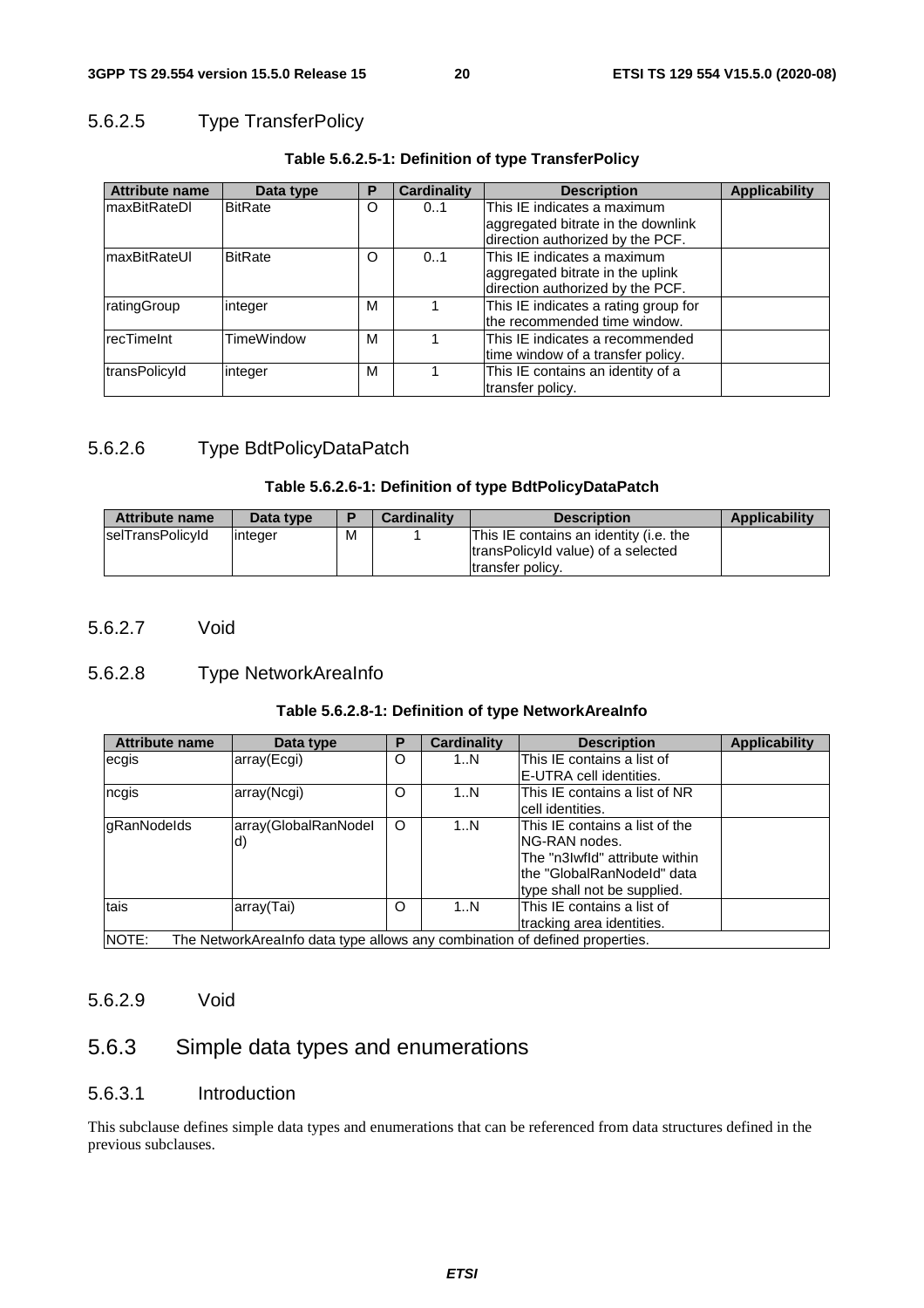#### 5.6.3.2 Simple data types

The simple data types defined in table 5.6.3.2-1 shall be supported.

#### **Table 5.6.3.2-1: Simple data types**

| <b>Type Name</b> | <b>Type Definition</b> | <b>Description</b>                             | <b>Applicability</b> |
|------------------|------------------------|------------------------------------------------|----------------------|
| AspId            | string                 | This IE contains an identity of an application |                      |
|                  |                        | service provider.                              |                      |

# 5.7 Error handling

### 5.7.1 General

HTTP error handling shall be supported as specified in subclause 5.2.4 of 3GPP TS 29.500 [6].

For the Npcf\_BDTPolicyControl API, HTTP error responses shall be supported as specified in subclause 4.8 of 3GPP TS 29.501 [7]. Protocol errors and application errors specified in table 5.2.7.2-1 of 3GPP TS 29.500 [6] shall be supported for an HTTP method if the corresponding HTTP status codes are specified as mandatory for that HTTP method in table 5.2.7.1-1 of 3GPP TS 29.500 [6]. In addition, the requirements in the following subclauses shall apply.

### 5.7.2 Protocol Errors

In this Release of the specification, there are no additional protocol errors applicable for the Npcf\_BDTPolicyControl API.

# 5.7.3 Application Errors

The application errors defined for the Npcf\_BDTPolicyControl API are listed in table 5.7.3-1. The PCF shall include in the HTTP status code a "ProblemDetails" data structure with the "cause" attribute indicating the application error as listed in table 5.7.3-1.

| <b>Application Error</b> | <b>HTTP status code</b>                                                            | <b>Description</b>                                                                                          |  |  |  |  |
|--------------------------|------------------------------------------------------------------------------------|-------------------------------------------------------------------------------------------------------------|--|--|--|--|
| BDT POLICY NOT FOUND     | 404 Not Found                                                                      | The HTTP request is rejected because the specified<br>Individual BDT policy resource does not exist. (NOTE) |  |  |  |  |
|                          |                                                                                    |                                                                                                             |  |  |  |  |
| NOTE:                    | This application error is included in the responses to the GET and PATCH requests. |                                                                                                             |  |  |  |  |

# 5.8 Feature negotiation

The optional features in table 5.8-1 are defined for the Npcf\_BDTPolicyControl API. They shall be negotiated using the extensibility mechanism defined in subclause 6.6.2 of 3GPP TS 29.500 [6].

When requesting the PCF to create an Individual BDT policy resource the NF service consumer shall indicate the optional features the NF service consumer supports for the Npcf\_BDTPolicyControl service by including the "suppFeat" attribute in the "BdtReqData" data type of the HTTP POST request.

The PCF shall determine the supported features for the created Individual BDT policy resource as specified in subclause 6.6.2 of 3GPP TS 29.500 [6]. The PCF shall indicate the supported features in the HTTP response confirming the creation of the Individual BDT policy resource by including the "suppFeat" attribute in the "BdtPolicyData" data type.

#### **Table 5.8-1: Supported Features**

| <b>Feature number</b> | <b>Feature Name</b> | Description |
|-----------------------|---------------------|-------------|
|                       |                     |             |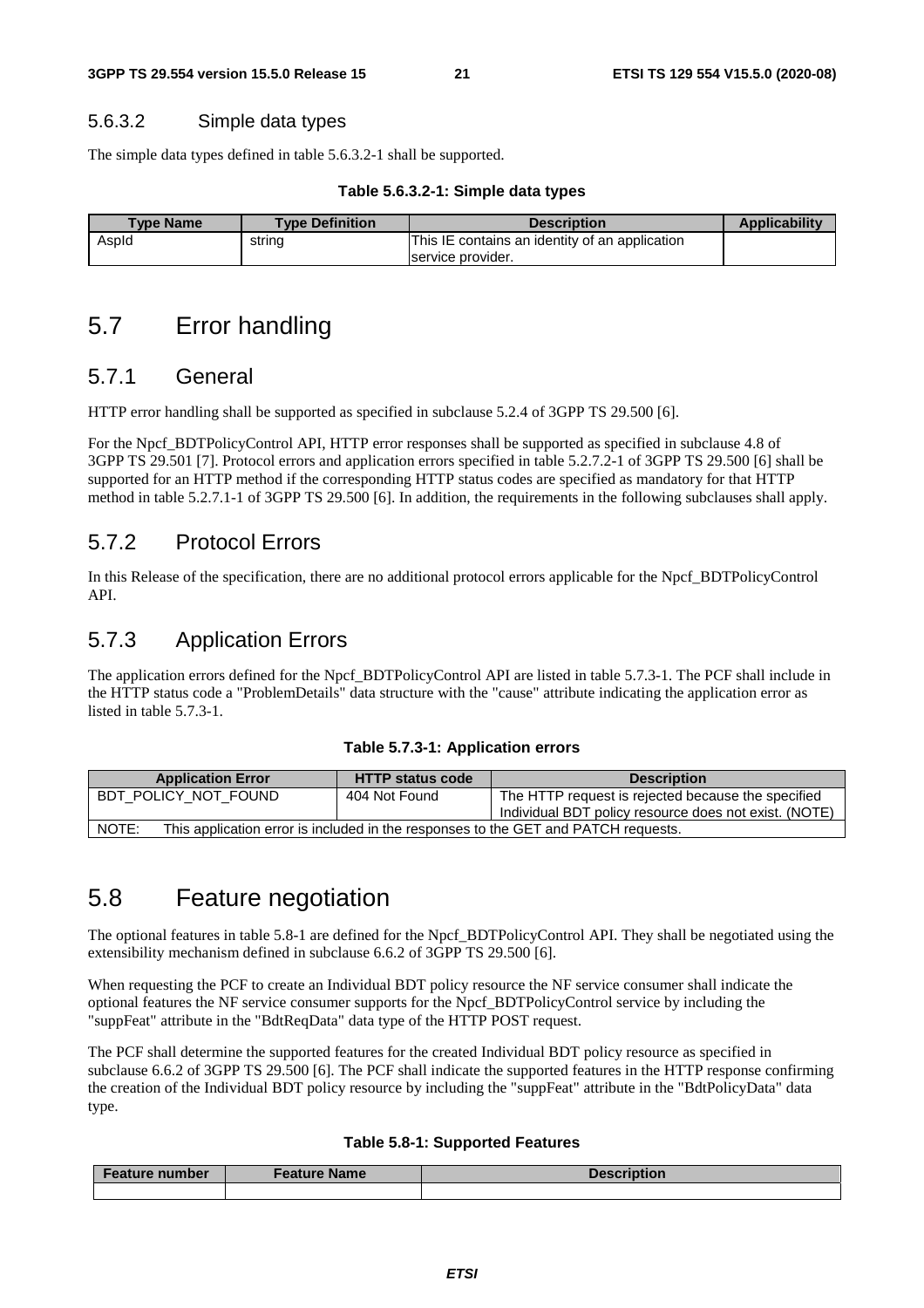# 5.9 Security

As indicated in 3GPP TS 33.501 [18] and 3GPP TS 29.500 [6], the access to the Npcf\_BDTPolicyControl API, based on local configuration, may be authorized by means of the OAuth2 protocol (see IETF RFC 6749 [19]), using the "Client Credentials" authorization grant, where the NRF (see 3GPP TS 29.510 [20]) plays the role of the authorization server.

If OAuth2 authorization is used, an NF Service Consumer, prior to consuming services offered by the Npcf\_BDTPolicyControl API, shall obtain a "token" from the authorization server, by invoking the Access Token Request service, as described in 3GPP TS 29.510 [20], subclause 5.4.2.2.

NOTE: When multiple NRFs are deployed in a network, the NRF used as authorization server is the same NRF that the NF Service Consumer used for discovering the Npcf\_BDTPolicyControl service.

The Npcf\_BDTPolicyControl API defines a single scope "npcf-bdtpolicycontrol" for OAuth2 authorization (as specified in 3GPP TS 33.501 [18]) for the entire API, and it does not define any additional scopes at resource or operation level.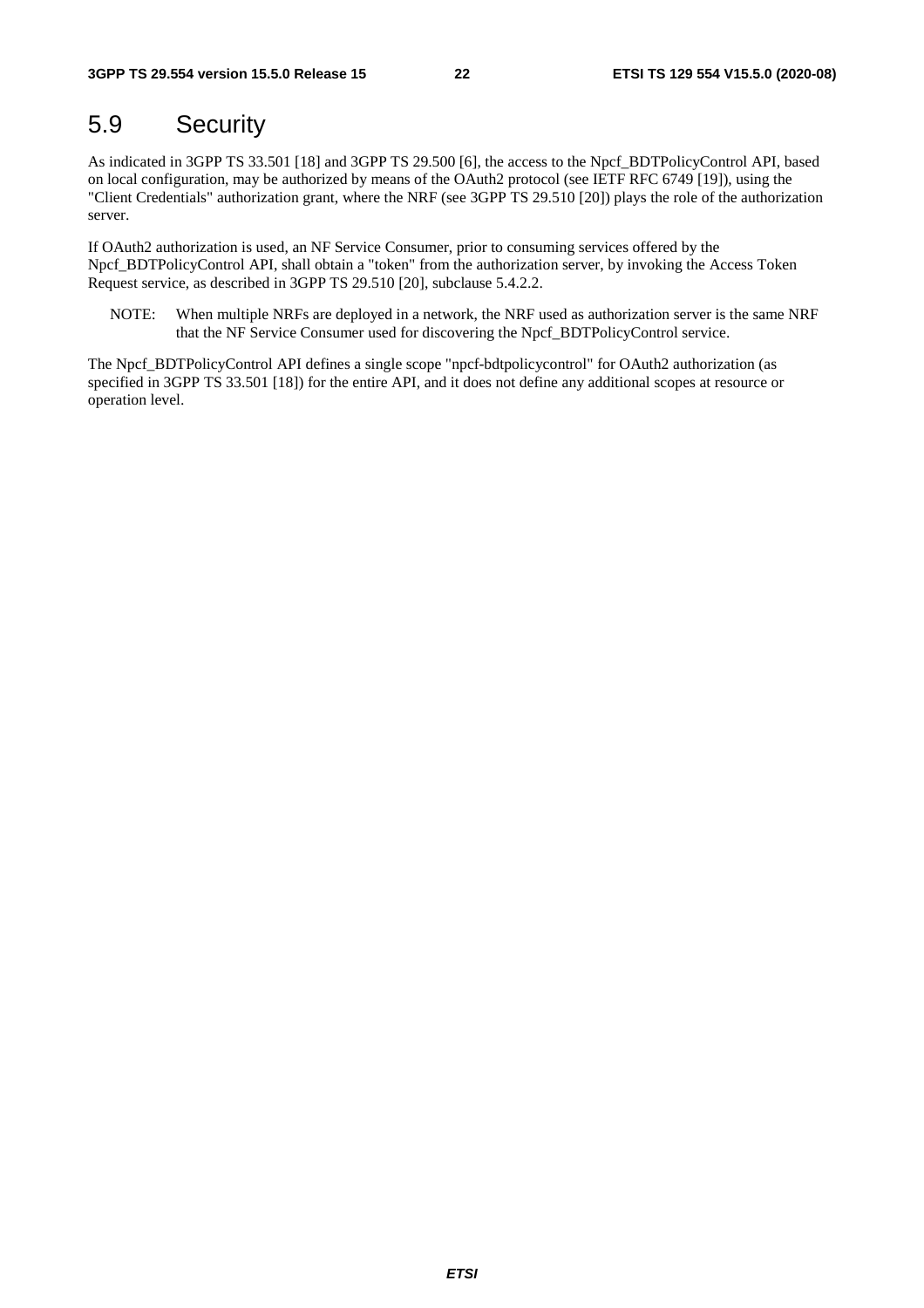# Annex A (normative): OpenAPI specification

# A.1 General

The present Annex contains an OpenAPI [10] specification of HTTP messages and content bodies used by the Npcf\_BDTPolicyControl API.

This Annex shall take precedence when being discrepant to other parts of the specification with respect to the encoding of information elements and methods within the API.

NOTE 1: The semantics and procedures, as well as conditions, e.g. for the applicability and allowed combinations of attributes or values, not expressed in the OpenAPI definitions but defined in other parts of the specification also apply.

Informative copies of the OpenAPI specification file contained in this 3GPP Technical Specification are available on the public 3GPP file server in the following locations (see clause 5B of the 3GPP TR 21.900 [21] for further information):

- [https://www.3gpp.org/ftp/Specs/archive/OpenAPI/<Release>/](https://www.3gpp.org/ftp/Specs/archive/OpenAPI/%3cRelease%3e/); and
- [https://www.3gpp.org/ftp/Specs/<Plenary>/<Release>/OpenAPI/](https://www.3gpp.org/ftp/Specs/%3cPlenary%3e/%3cRelease%3e/OpenAPI/).
- NOTE 2: To fetch the OpenAPI specification file after CT#83 plenary meeting for Release 15 in the above links <Plenary> must be replaced with the date the CT Plenary occurs, in the form of year-month (yyyy-mm), e.g. for CT#83 meeting <Plenary> must be replaced with value "2019-03" and <Release> must be replaced with value "Rel-15".

# A.2 Npcf\_BDTPolicyControl API

```
openapi: 3.0.0 
info: 
   title: Npcf_BDTPolicyControl Service API 
   version: 1.0.2 
  description:
    PCF BDT Policy Control Service.
     © 2020, 3GPP Organizational Partners (ARIB, ATIS, CCSA, ETSI, TSDSI, TTA, TTC). 
     All rights reserved. 
# 
externalDocs: 
   description: 3GPP TS 29.554 V15.5.0; 5G System; Background Data Transfer Policy Control Service. 
   url: 'http://www.3gpp.org/ftp/Specs/archive/29_series/29.554/' 
# 
servers: 
   - url: '{apiRoot}/npcf-bdtpolicycontrol/v1' 
     variables: 
       apiRoot: 
         default: https://example.com 
         description: apiRoot as defined in subclause 4.4 of 3GPP TS 29.501. 
security: 
   - {} 
   - oAuth2ClientCredentials: 
     - npcf-bdtpolicycontrol 
paths: 
   /bdtpolicies: 
     post: 
       summary: Create a new Individual BDT policy 
       operationId: CreateBDTPolicy 
       tags: 
         - BDT policies (Collection) 
       requestBody: 
         description: Contains information for the creation of a new Individual BDT policy resource. 
         required: true 
         content: 
           application/json:
```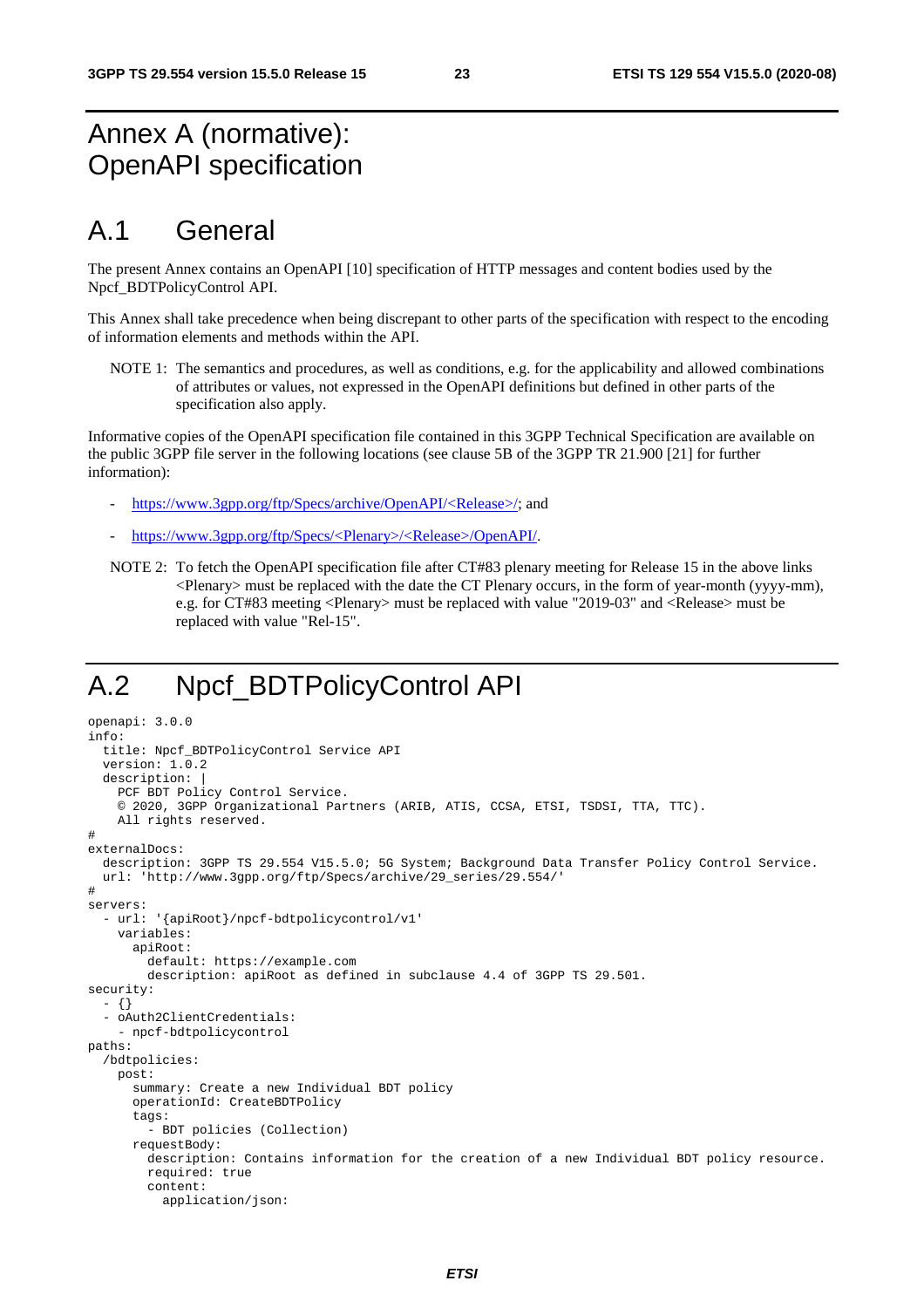schema: \$ref: '#/components/schemas/BdtReqData' responses: '201': description: Background data transfer policies offered to an ASP. content: application/json: schema: \$ref: '#/components/schemas/BdtPolicy' headers: Location: description: 'Contains the URI of the created individual BDT policy resource, according to the structure: {apiRoot}/npcf-bdtpolicycontrol/v1/bdtpolicies/{bdtPolicyId}' required: true schema: type: string # # Error scenarios POST # '303': description: See Other. The result of the POST request would be equivalent to the existing Individual BDT policy resource. headers: Location: description: 'Contains the URI of the existing individual BDT policy resource.' required: true schema: type: string '400': \$ref: 'TS29571\_CommonData.yaml#/components/responses/400' '401': \$ref: 'TS29571\_CommonData.yaml#/components/responses/401' '403': \$ref: 'TS29571\_CommonData.yaml#/components/responses/403' '404': \$ref: 'TS29571\_CommonData.yaml#/components/responses/404' '411': \$ref: 'TS29571\_CommonData.yaml#/components/responses/411' '413': \$ref: 'TS29571\_CommonData.yaml#/components/responses/413' '415': \$ref: 'TS29571\_CommonData.yaml#/components/responses/415' '429': \$ref: 'TS29571\_CommonData.yaml#/components/responses/429' '500': \$ref: 'TS29571\_CommonData.yaml#/components/responses/500' '503': \$ref: 'TS29571\_CommonData.yaml#/components/responses/503' default: \$ref: 'TS29571\_CommonData.yaml#/components/responses/default' # # End error scenarios POST # /bdtpolicies/{bdtPolicyId}: get: summary: Read an Individual BDT policy operationId: GetBDTPolicy tags: - Individual BDT policy (Document) parameters: - name: bdtPolicyId description: String identifying the individual BDT policy resource in the PCF. in: path required: true schema: type: string responses: '200': description: Background data transfer policies offered to and selected by an ASP. content: application/json: schema: \$ref: '#/components/schemas/BdtPolicy' # # Error scenarios GET # '400': \$ref: 'TS29571\_CommonData.yaml#/components/responses/400'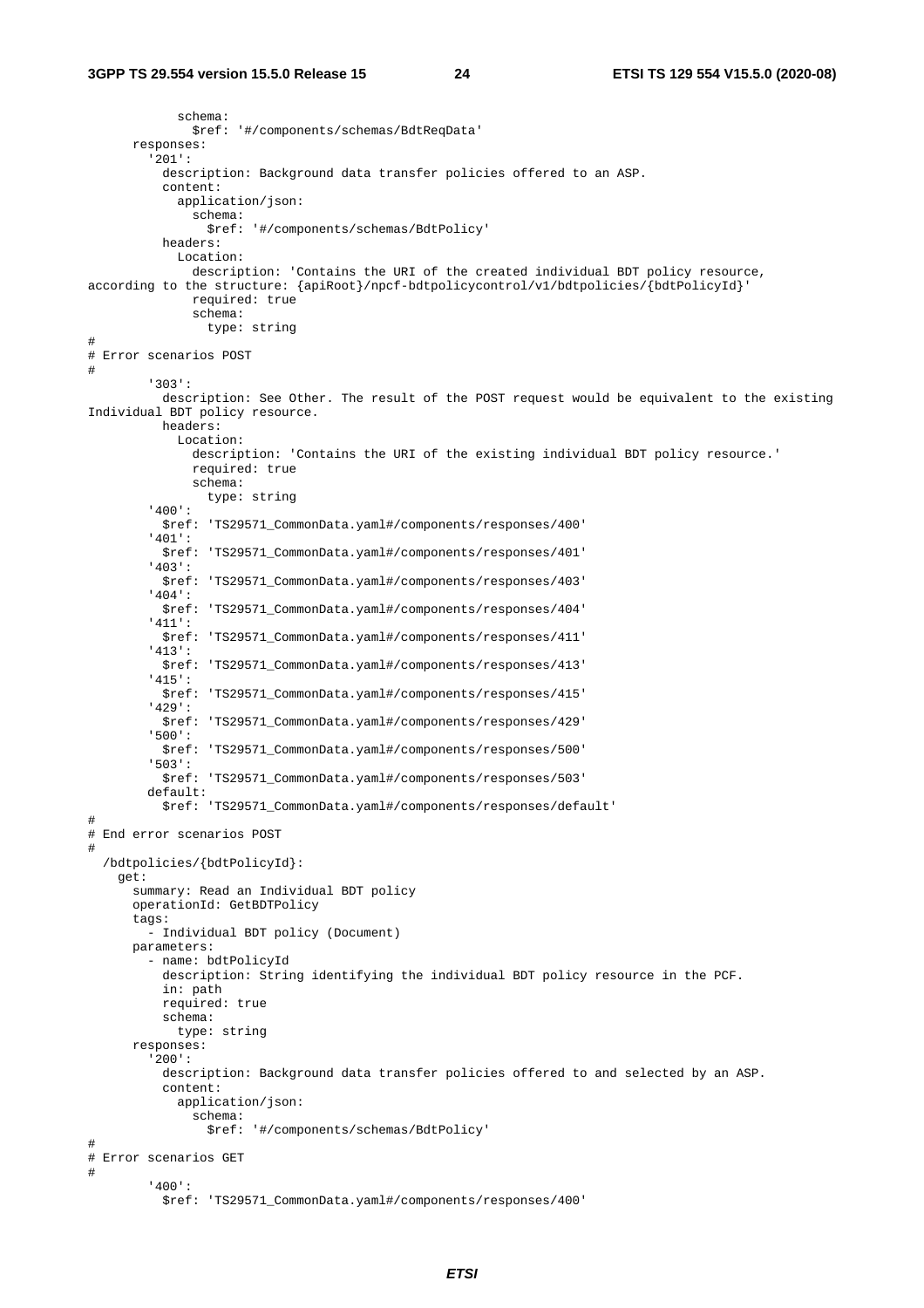'401': \$ref: 'TS29571\_CommonData.yaml#/components/responses/401' '403': \$ref: 'TS29571\_CommonData.yaml#/components/responses/403' '404': \$ref: 'TS29571\_CommonData.yaml#/components/responses/404' '406': \$ref: 'TS29571\_CommonData.yaml#/components/responses/406' '429': \$ref: 'TS29571\_CommonData.yaml#/components/responses/429' '500': \$ref: 'TS29571\_CommonData.yaml#/components/responses/500' '503': \$ref: 'TS29571\_CommonData.yaml#/components/responses/503' default: \$ref: 'TS29571\_CommonData.yaml#/components/responses/default' # # End error scenarios GET # patch: summary: Update an Individual BDT policy operationId: UpdateBDTPolicy tags: - Individual BDT policy (Document) parameters: - name: bdtPolicyId description: String identifying the individual BDT policy resource in the PCF. in: path required: true schema: type: string requestBody: description: Contains modification instruction to be performed on the BdtPolicy data structure to select a transfer policy. required: true content: application/merge-patch+json: schema: \$ref: '#/components/schemas/BdtPolicyDataPatch' responses: '200': description: The Individual BDT Policy resource is modified and a representation of that resource is returned. content: application/json: schema: \$ref: '#/components/schemas/BdtPolicy' '204': description: The Individual BDT Policy resource is modified. # # Error scenarios PATCH # '400': \$ref: 'TS29571\_CommonData.yaml#/components/responses/400' '401': \$ref: 'TS29571\_CommonData.yaml#/components/responses/401' '403': \$ref: 'TS29571\_CommonData.yaml#/components/responses/403' '404': \$ref: 'TS29571\_CommonData.yaml#/components/responses/404' '411': \$ref: 'TS29571\_CommonData.yaml#/components/responses/411' '413': \$ref: 'TS29571\_CommonData.yaml#/components/responses/413' '415': \$ref: 'TS29571\_CommonData.yaml#/components/responses/415' '429': \$ref: 'TS29571\_CommonData.yaml#/components/responses/429' '500': \$ref: 'TS29571\_CommonData.yaml#/components/responses/500' '503': \$ref: 'TS29571\_CommonData.yaml#/components/responses/503' default: \$ref: 'TS29571\_CommonData.yaml#/components/responses/default' # # End error scenarios PATCH # #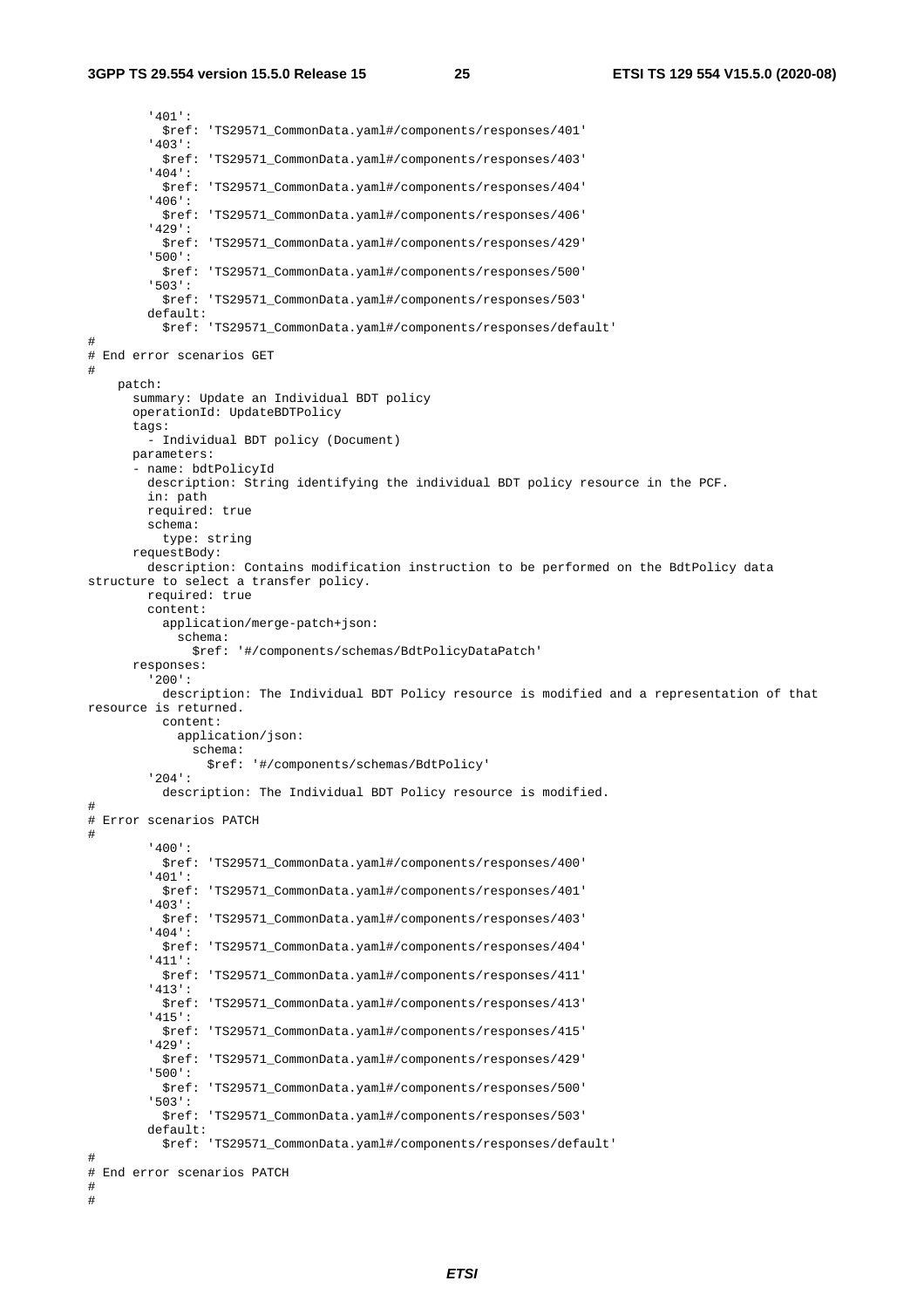components: securitySchemes: oAuth2ClientCredentials: type: oauth2 flows: clientCredentials: tokenUrl: '{nrfApiRoot}/oauth2/token' scopes: npcf-bdtpolicycontrol: Access to the Npcf\_BDTPolicyControl API schemas: # # Structured data types # BdtPolicy: description: Represents an Individual BDT policy resource. type: object properties: bdtPolData: \$ref: '#/components/schemas/BdtPolicyData' bdtReqData: \$ref: '#/components/schemas/BdtReqData' # BdtReqData: description: Contains service requirements for creation a new Individual BDT policy resource. type: object required: - aspId - desTimeInt - numOfUes - volPerUe properties: aspId: \$ref: '#/components/schemas/AspId' desTimeInt: \$ref: 'TS29122\_CommonData.yaml#/components/schemas/TimeWindow' nwAreaInfo: \$ref: '#/components/schemas/NetworkAreaInfo' numOfUes: description: Indicates a number of UEs. type: integer volPerUe: \$ref: 'TS29122\_CommonData.yaml#/components/schemas/UsageThreshold' suppFeat: \$ref: 'TS29571\_CommonData.yaml#/components/schemas/SupportedFeatures' # BdtPolicyData: description: Describes the authorization data of an Individual BDT policy resource. type: object required: - bdtRefId - transfPolicies properties: bdtRefId: \$ref: 'TS29122\_CommonData.yaml#/components/schemas/BdtReferenceId' transfPolicies: description: Contains transfer policies. type: array items: \$ref: '#/components/schemas/TransferPolicy' minItems: 1 selTransPolicyId: description: Contains an identity of the selected transfer policy. type: integer suppFeat: \$ref: 'TS29571\_CommonData.yaml#/components/schemas/SupportedFeatures' # BdtPolicyDataPatch: description: A JSON Merge Patch body schema containing modification instruction to be performed on the BdtPolicy data structure to select a transfer policy. Adds selTransPolicyId to BdtPolicyData data structure. type: object required: - selTransPolicyId properties: selTransPolicyId: description: Contains an identity (i.e. transPolicyId value) of the selected transfer policy. type: integer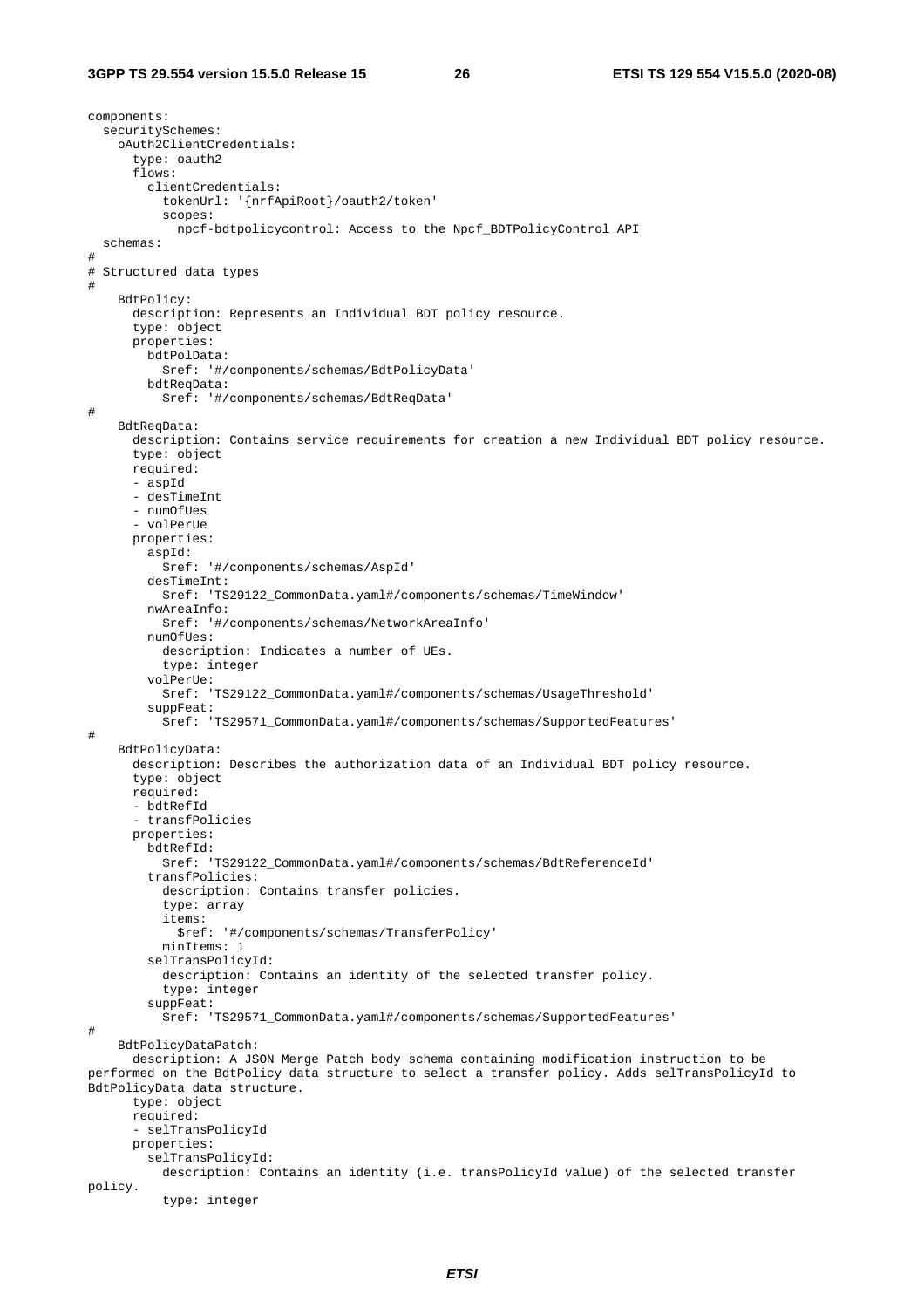# TransferPolicy: description: Describes a transfer policy. type: object required: - ratingGroup - recTimeInt - transPolicyId properties: maxBitRateDl: \$ref: 'TS29571\_CommonData.yaml#/components/schemas/BitRate' maxBitRateUl: \$ref: 'TS29571\_CommonData.yaml#/components/schemas/BitRate' ratingGroup: description: Indicates a rating group for the recommended time window. type: integer recTimeInt: \$ref: 'TS29122\_CommonData.yaml#/components/schemas/TimeWindow' transPolicyId: description: Contains an identity of a transfer policy. type: integer NetworkAreaInfo: description: Describes a network area information in which the NF service consumer requests the number of UEs. type: object properties: ecgis: description: Contains a list of E-UTRA cell identities. type: array items: \$ref: 'TS29571\_CommonData.yaml#/components/schemas/Ecgi' minItems: 1 ncgis: description: Contains a list of NR cell identities. type: array items: \$ref: 'TS29571\_CommonData.yaml#/components/schemas/Ncgi' minItems: 1 gRanNodeIds: description: Contains a list of NG RAN nodes. type: array items: \$ref: 'TS29571\_CommonData.yaml#/components/schemas/GlobalRanNodeId' minItems: 1 tais: description: Contains a list of tracking area identities. type: array items: \$ref: 'TS29571\_CommonData.yaml#/components/schemas/Tai' minItems: 1 # # Simple data types # AspId: description: Contains an identity of an application service provider. type: string # #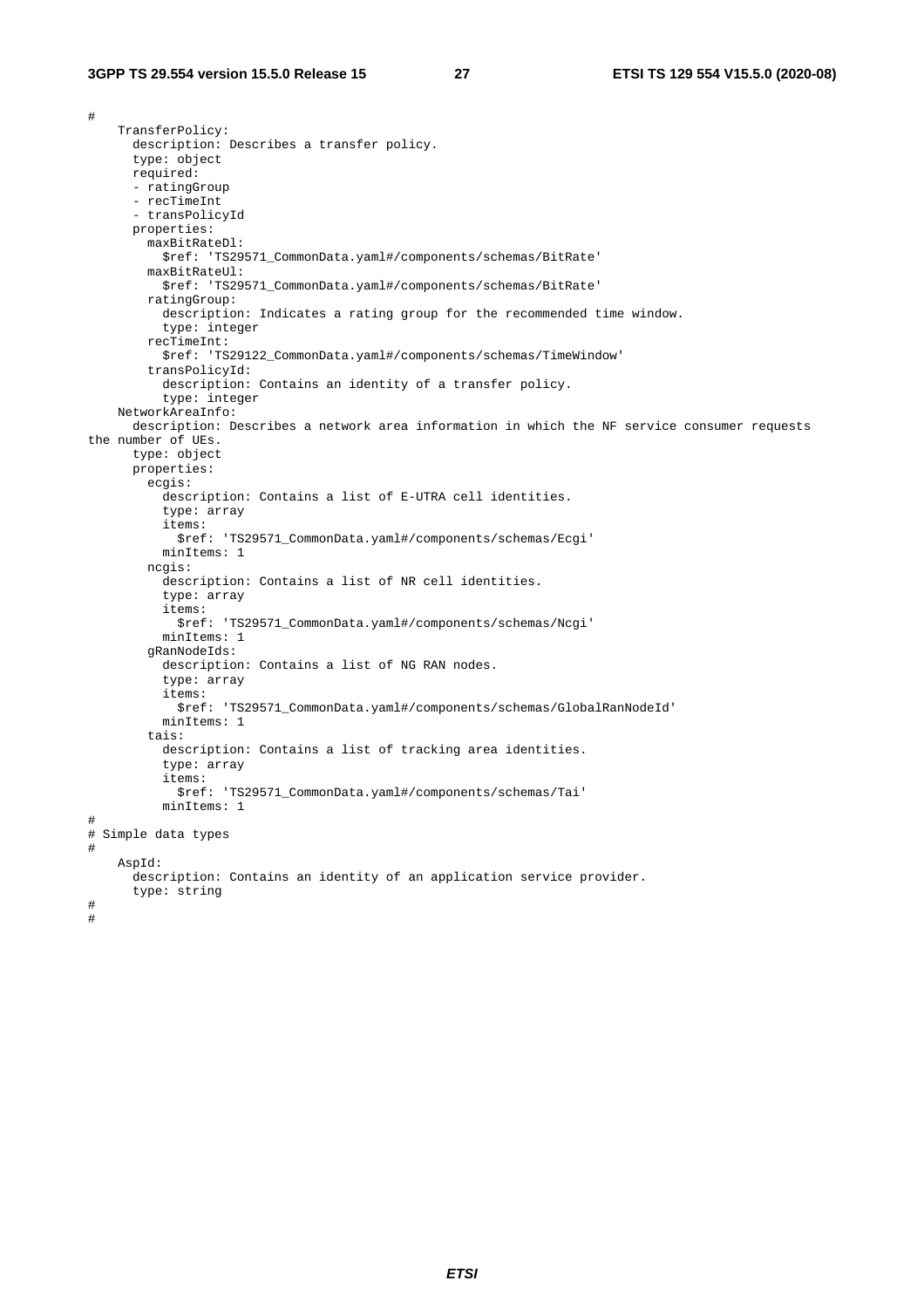# Annex B (informative): Change history

| <b>Change history</b> |                  |                |           |                |                |                                                           |                       |
|-----------------------|------------------|----------------|-----------|----------------|----------------|-----------------------------------------------------------|-----------------------|
| <b>Date</b>           | TSG #            | TSG Doc.       | <b>CR</b> | Rev            | Cat            | Subject/Comment                                           | <b>New</b><br>version |
| 2018-01               |                  |                |           |                |                | <b>TS</b> skeleton                                        | 0.0.0                 |
|                       | 2018-01   CT3#94 | C3-180369      |           |                |                | Inclusion of C3-180188 agreed in CT3#94.                  | 0.1.0                 |
|                       | 2018-03 CT3#95   | C3-181376      |           |                |                | Inclusion of documents agreed in CT3#95:                  | 0.2.0                 |
|                       |                  |                |           |                |                | C3-181055, C3-181091, C3-181268, C3-181269,               |                       |
|                       |                  |                |           |                |                | C3-181270.                                                |                       |
| 2018-04               | CT3#96           | C3-182524      |           |                |                | Inclusion of documents agreed in CT3#96:                  | 0.3.0                 |
|                       |                  |                |           |                |                | C3-182048, C3-182428, C3-182427, C3-182051,               |                       |
|                       |                  |                |           |                |                | C3-182052, C3-182053, C3-182429, C3-182454,               |                       |
|                       |                  |                |           |                |                | C3-182430, C3-182232.                                     |                       |
|                       | 2018-06 CT3#97   | C3-183915      |           |                |                | Inclusion of documents agreed in CT3#97:                  | 0.4.0                 |
|                       |                  |                |           |                |                | C3-183241, C3-183280, C3-183289, C3-183291,               |                       |
|                       |                  |                |           |                |                | C3-183292, C3-183297, C3-183298, C3-183562,               |                       |
|                       |                  |                |           |                |                | C3-183563, C3-183564, C3-183565, C3-183714,<br>C3-183869. |                       |
| 2018-06               | CT#80            | CP-181028      |           |                |                | TS sent to plenary for approval                           | 1.0.0                 |
| 2018-06               | CT#80            | CP-181028      |           |                |                | TS approved by plenary                                    | 15.0.0                |
| 2018-09               | CT#81            | CP-182015 0001 |           | 1              | B              | Format of bdtPolicyId                                     | 15.1.0                |
| 2018-09               | CT#81            | CP-182015 0002 |           | $\overline{4}$ | B              | Network area information                                  | 15.1.0                |
| 2018-09               | CT#81            | CP-182015 0003 |           | 1              | F              | Description of Structured data types                      | 15.1.0                |
| 2018-09               | CT#81            | CP-182015 0004 |           | $\mathbf{1}$   | $\overline{F}$ | Resource structure presentation                           | 15.1.0                |
| 2018-09               | CT#81            | CP-182015 0005 |           | 1              | F              | Removal of externalDoc field                              | 15.1.0                |
| $2018 - 09$           | CT#81            | CP-182015 0006 |           |                | F              | Corrections related to Feature negotiation                | 15.1.0                |
| 2018-09               | CT#81            | CP-182015 0007 |           |                | F              | "404 Not found" response in OpenAPI                       | 15.1.0                |
| 2018-12               | CT#82            | CP-183205 0008 |           | 1              | $\overline{F}$ | Correction of apiName                                     | 15.2.0                |
| $2018 - 12$           | CT#82            | CP-183205 0010 |           |                | F              | Supported content types                                   | 15.2.0                |
| 2018-12               | CT#82            | CP-183205 0011 |           |                | $\mathsf F$    | Definition of BdtPolicyData structure                     | 15.2.0                |
| 2018-12               | CT#82            | CP-183205 0012 |           |                | F              | Non-empty arrays in OpenAPI file                          | 15.2.0                |
| 2018-12               | CT#82            | CP-183205 0013 |           | 1              | $\mathsf F$    | Adding the externalDocs field in the OpenAPI              | 15.2.0                |
| 2018-12               | CT#82            | CP-183205 0014 |           |                | F              | Adding HTTP status code "200 OK"                          | 15.2.0                |
| $2018 - 12$           | CT#82            | CP-183205 0015 |           | 1              | $\mathsf F$    | Error indicating "Unspecified resource URI structure"     | 15.2.0                |
| 2018-12               | CT#82            | $CP-183205$    | 0016      | 3              | F              | Npcf_BDTPolicyControl API Authorization based on          | 15.2.0                |
|                       |                  |                |           |                |                | OAuth <sub>2</sub>                                        |                       |
| 2018-12               | CT#82            | CP-183205 0017 |           | 1              | F              | API version update                                        | 15.2.0                |
| $2018 - 12$           | CT#82            | CP-183205 0018 |           |                | F              | Default value for apiRoot                                 | 15.2.0                |
| 2018-12               | CT#82            | CP-183205 0019 |           | 1              | F              | OpenAPI: HTTP status codes alignment                      | 15.2.0                |
| 2018-12 CT#82         |                  | CP-183205 0020 |           | 1              | F              | NgRanNodeld definition in OpenAPI                         | 15.2.0                |
| 2018-12               | CT#82            | CP-183205 0021 |           |                | F              | OpenAPI: usage of the "tags" keyword                      | 15.2.0                |
| 2018-12               | CT#82            | CP-183205 0022 |           |                | F              | Location header field in OpenAPI                          | 15.2.0                |
| 2018-12               | CT#82            | CP-183205 0023 |           | $\mathbf{1}$   | F              | Data structure used in PATCH request                      | 15.2.0                |
| 2019-03               | CT#83            | CP-190112 0024 |           |                | $\mathsf F$    | Alignment of the BDT procedures                           | 15.3.0                |
| 2019-06               | CT#84            | CP-191084 0025 |           | 1              | F              | Storage and precedence of OpenAPI specification file      | 15.4.0                |
| 2019-06               | CT#84            | CP-191084 0028 |           | 1              | F              | Copyright Note in YAML file                               | 15.4.0                |
| 2019-06               | CT#84            | CP-191084 0030 |           |                | F              | OpenAPI version number update                             | 15.4.0                |
| 2020-06               | CT#88e           | CP-201225 0046 |           |                | F              | OpenAPI: adding Location header field in 303 response     | 15.5.0                |
| 2020-06               | CT#88e           | CP-201254 0050 |           |                | $\mathsf F$    | Update of OpenAPI version and TS version in               | 15.5.0                |
|                       |                  |                |           |                |                | externalDocs field                                        |                       |